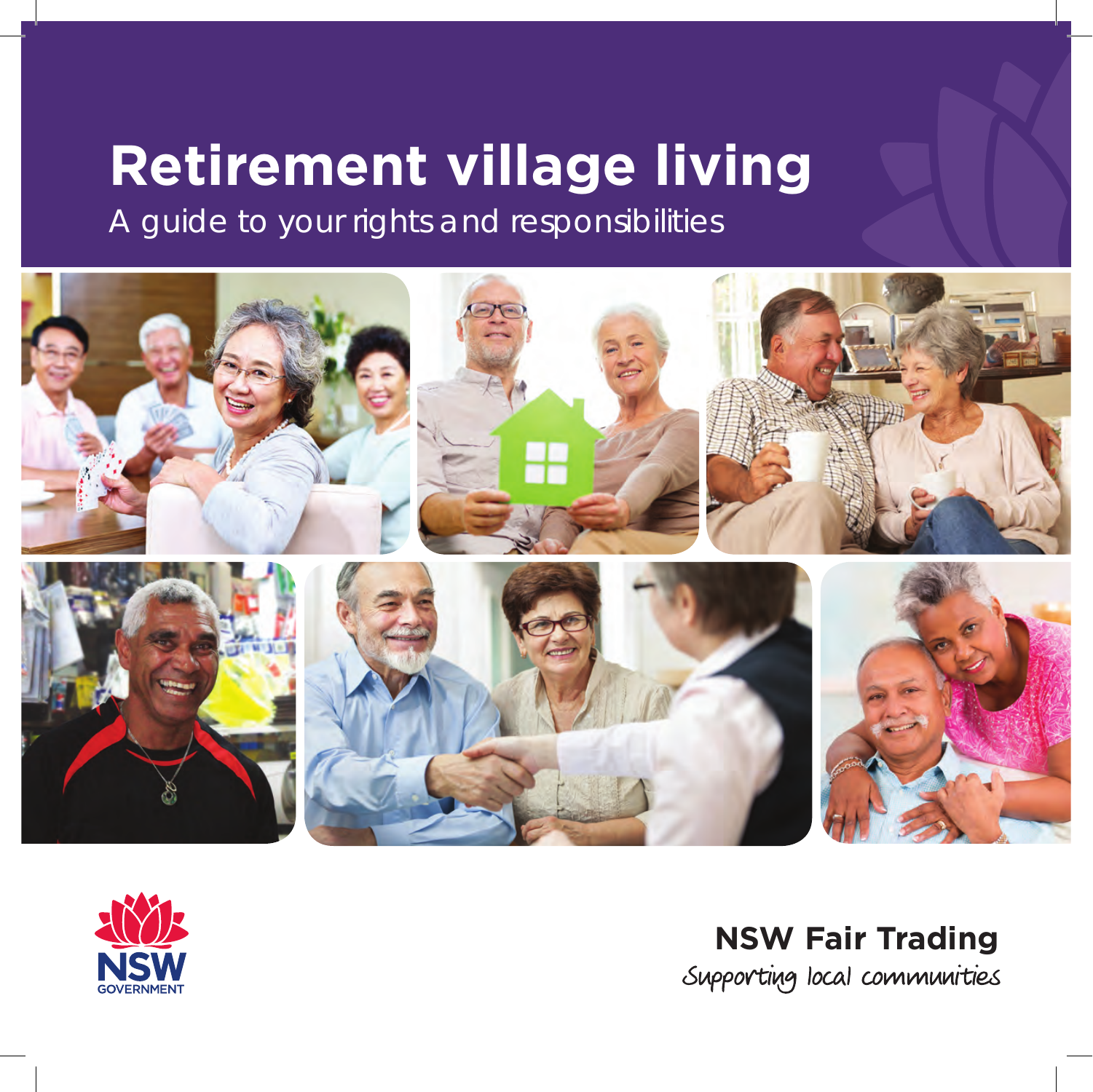NSW Fair Trading 13 32 20 fairtrading.nsw.gov.au

#### Disclaimer

Information on this topic may have changed since this booklet was published. You can check our website for the latest information.

This publication is a plain language guide to your rights and responsibilities. It must not be relied on as legal advice.

For more information please refer to the appropriate legislation or seek independent legal advice.

#### Copyright

© State of New South Wales through NSW Fair Trading Revised September 2017

The State of New South Wales, acting through NSW Fair Trading, supports and encourages the reuse of its publicly funded information. This publication is licensed under the Creative Commons Attribution 4.0 licence.

For more information visit www.fairtrading.nsw.gov.au/ftw/copyright.page

ISBN 0 7347 6016 7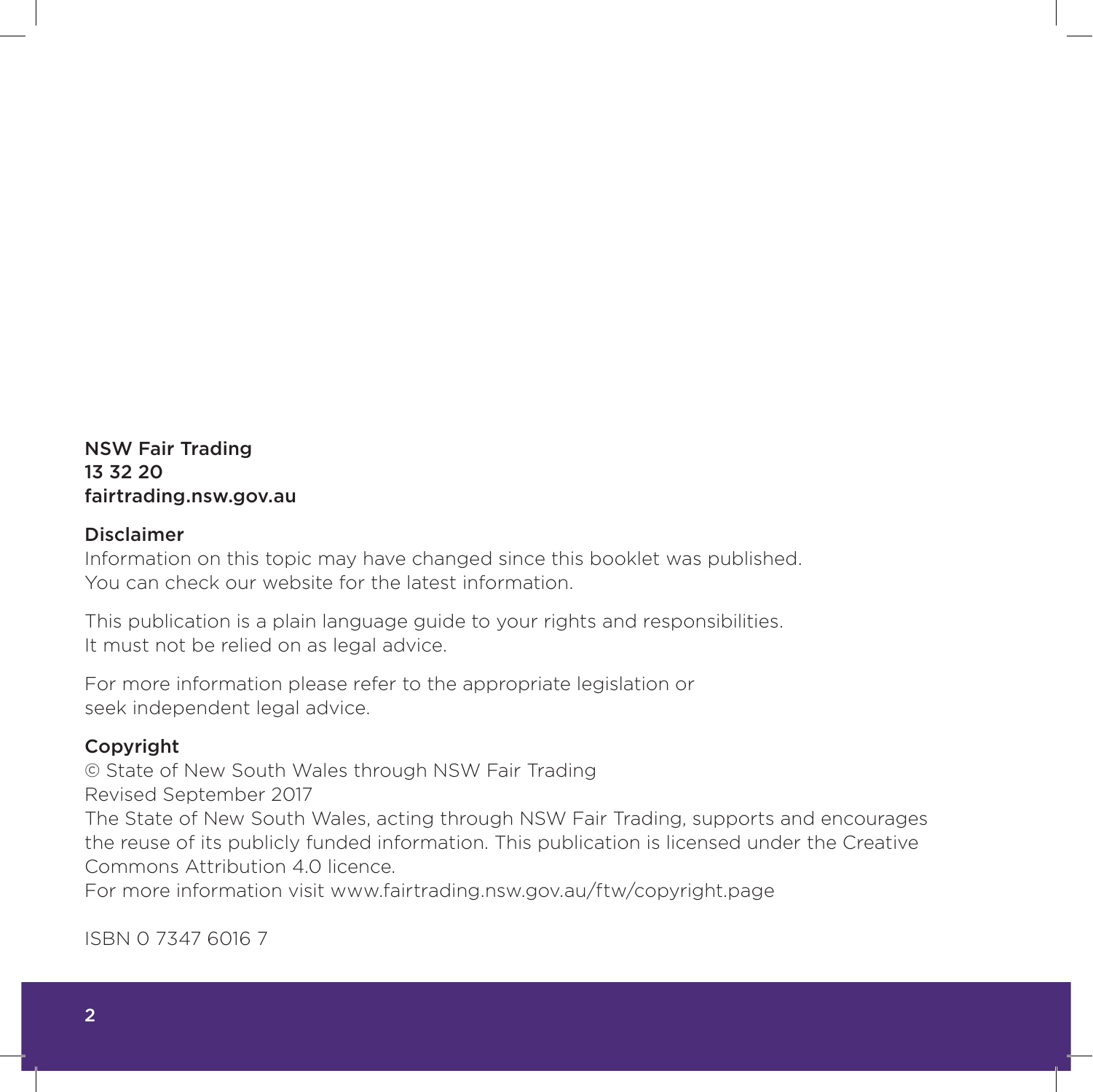# **Retirement village living Page 10 and 20 and 20 and 20 and 20 and 20 and 20 and 20 and 20 and 20 and 20 and 20 and 20 and 20 and 20 and 20 and 20 and 20 and 20 and 20 and 20 and 20 and 20 and 20 and 20 and 20 and 20 and**

A guide to your rights and responsibilities

| Introduction                                 | 5              |
|----------------------------------------------|----------------|
| What is a retirement village?                | 6              |
| Overview of retirement village laws in NSW   | $\overline{7}$ |
| Different types of arrangements              | $\mathcal{G}$  |
| Information you need when choosing a village | 12             |
| Entering into a village contract             | 15             |
| Fees and charges                             | 18             |
| General rights and obligations of residents  | 20             |
| General rights and obligations of operators  | 22             |
| Village rules                                | 23             |
| Resident input                               | 24             |
| Leaving a retirement village                 | 28             |
| Resolving disputes                           | 29             |
| Prospective resident's checklist             | 31             |
| Useful contacts                              | 34             |
| Index                                        | 36             |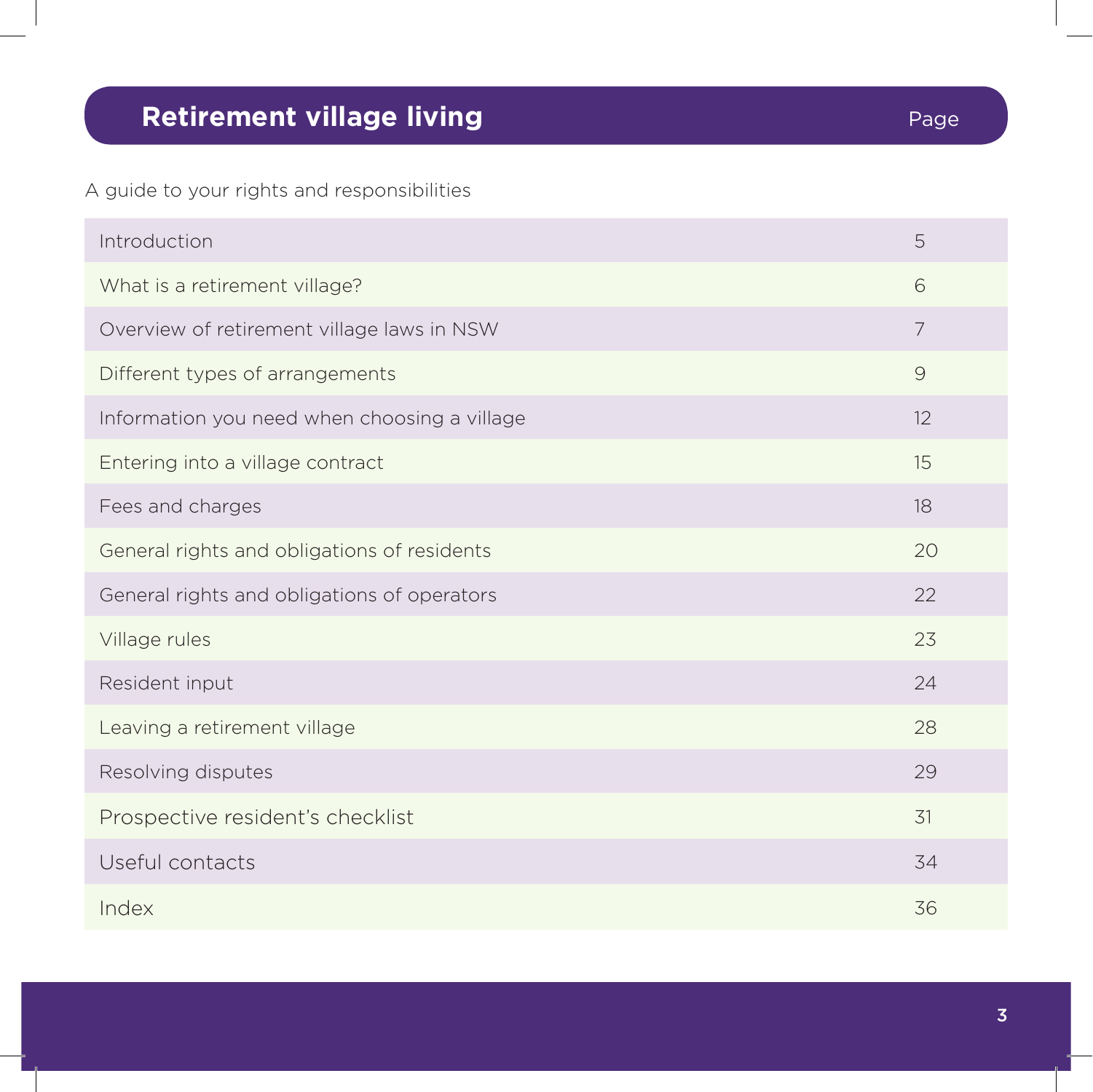# **Quick reference** Page

| What is a retirement village?                                      | 6             |
|--------------------------------------------------------------------|---------------|
| What are the different types of retirement villages and contracts? | $\mathcal{G}$ |
| What information do I need before I sign a village contract?       | 12            |
| How much time do I have before I need to sign a village contract?  | 12            |
| What must be included in the village contract?                     | 15            |
| What if I change my mind after I enter into the village contract?  | 16            |
| What kind of fees and charges may I have to pay?                   | 18            |
| What are my rights and obligations at the village?                 | 20            |
| What are the rights and obligations of the operator?               | 22            |
| What do the village rules cover?                                   | 23            |
| Can I change village rules?                                        | 23            |
| What if I want to leave the village?                               | 28            |
| How to resolve disputes                                            | 29            |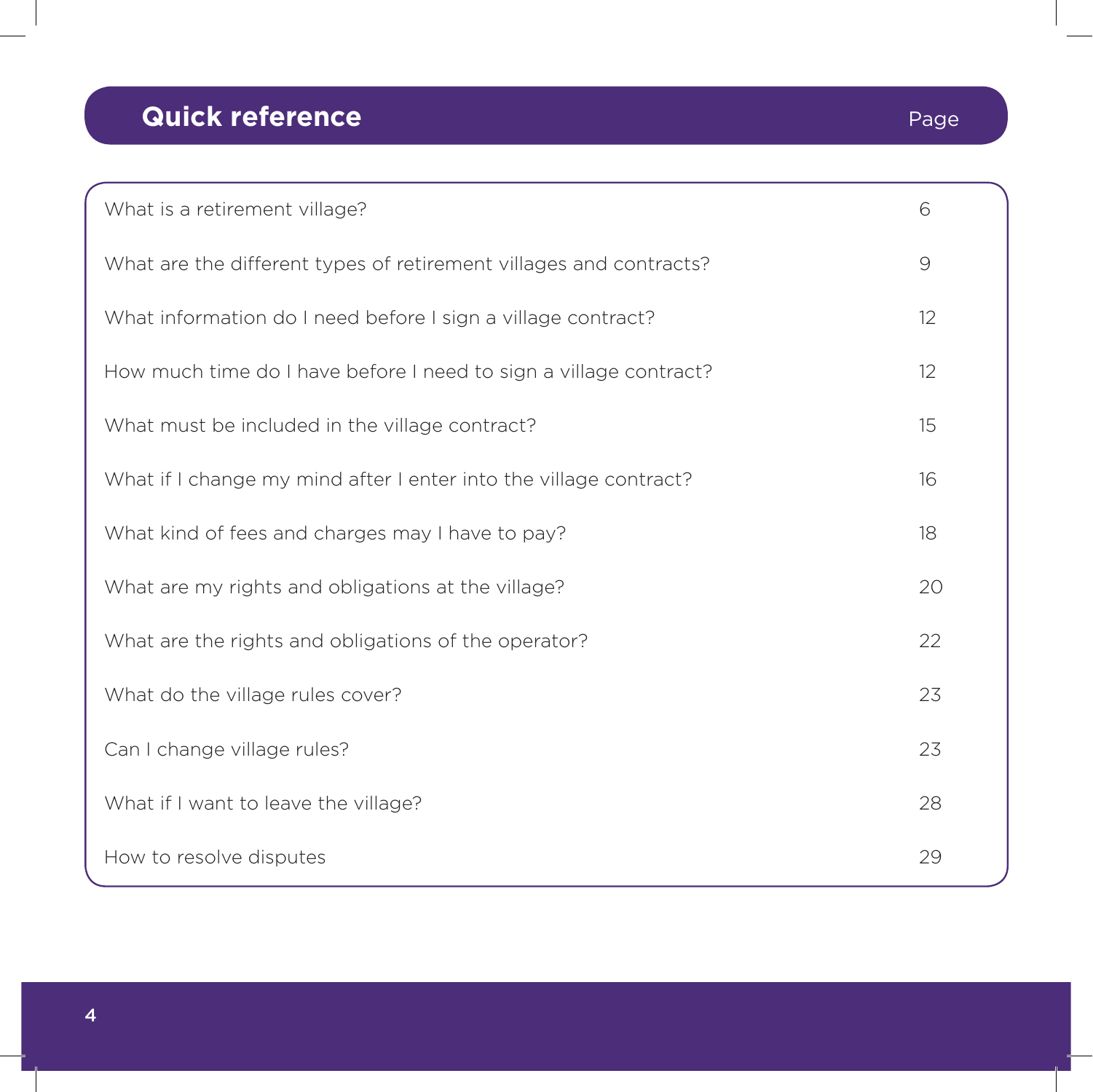# **Introduction**

This guide helps you make the decision about moving into a retirement village and explains many important things you need to consider before making your choice.

There are many reasons why people move into a retirement village, such as combining the benefits of being in a private and secure environment with a home that is easily maintained. Retirement villages can also offer social activities, amenities and the freedom to choose a lifestyle that meets your needs.

The decision to move into a retirement village is a lifestyle choice and an important financial decision. You are more likely to make the right choice if you are well informed and seek expert advice from the beginning. Take time to obtain all the information you can from the villages that interest you.

If after reading this booklet you have any further questions, please visit www.fairtrading.nsw.gov.au or call NSW Fair Trading on 13 32 20.

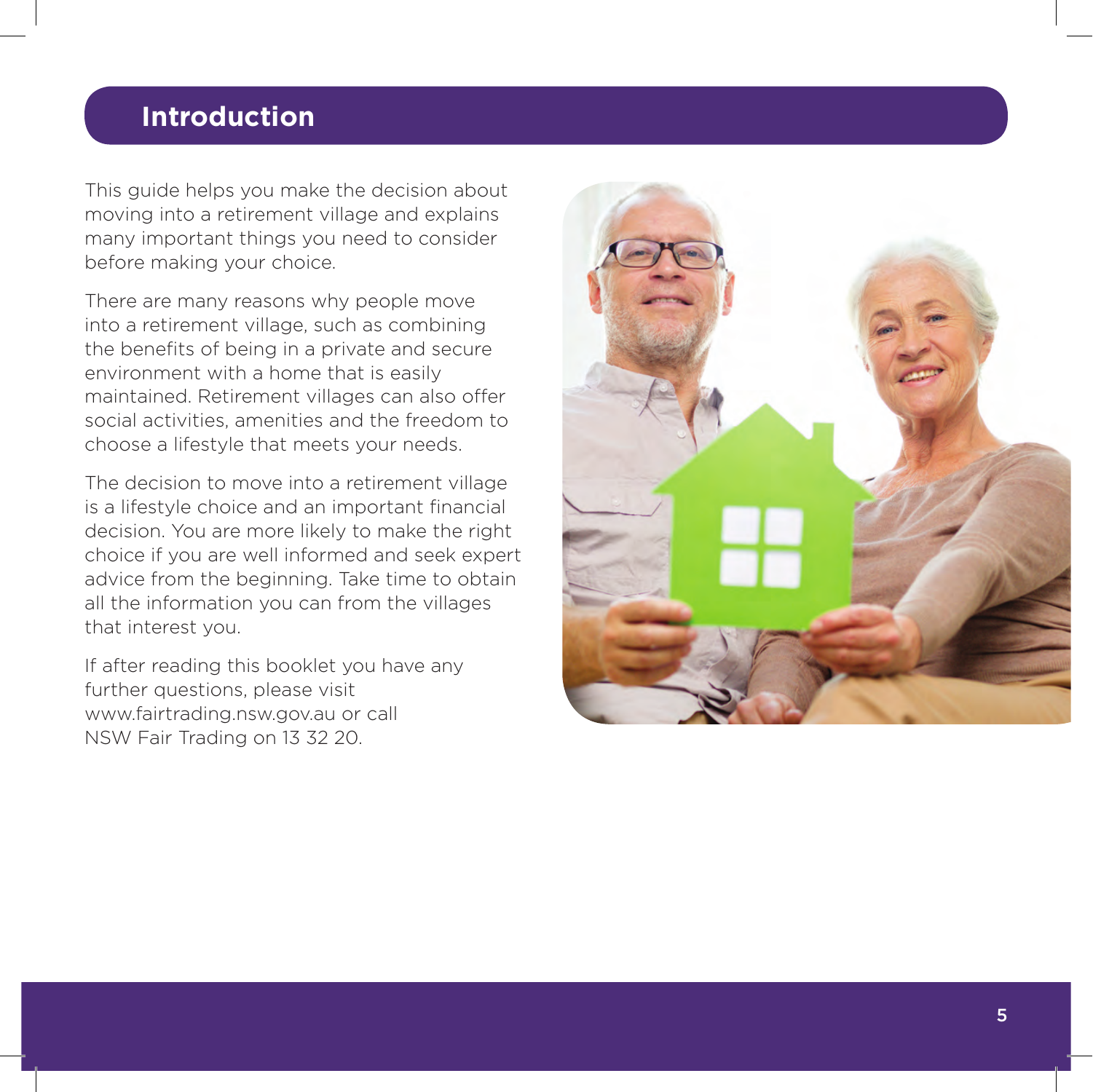# **What is a retirement village?**

A retirement village is a residential complex where residents have entered into a contract with the operator of the complex, either to occupy the premises and/or to receive services. Retirement villages are mainly or exclusively occupied by residents who are aged over 55 years, or who have retired from full-time employment.

There are hundreds of retirement villages in NSW of different sizes and styles, providing a range of services and facilities. Retirement villages are operated by private operators as well as community organisations such as churches and charities.

A broad range of retirement village accommodation is available, including:

- self-contained premises available to residents who are able to live independently
- serviced premises (or assisted living apartments), with meals, cleaning and other services
- a mix of self-contained and serviced premises, allowing residents to transfer if the need arises.

Optional support services are available at some but not all retirement villages. Prospective residents should ask each operator about the standard, extent and cost of optional services available at the village.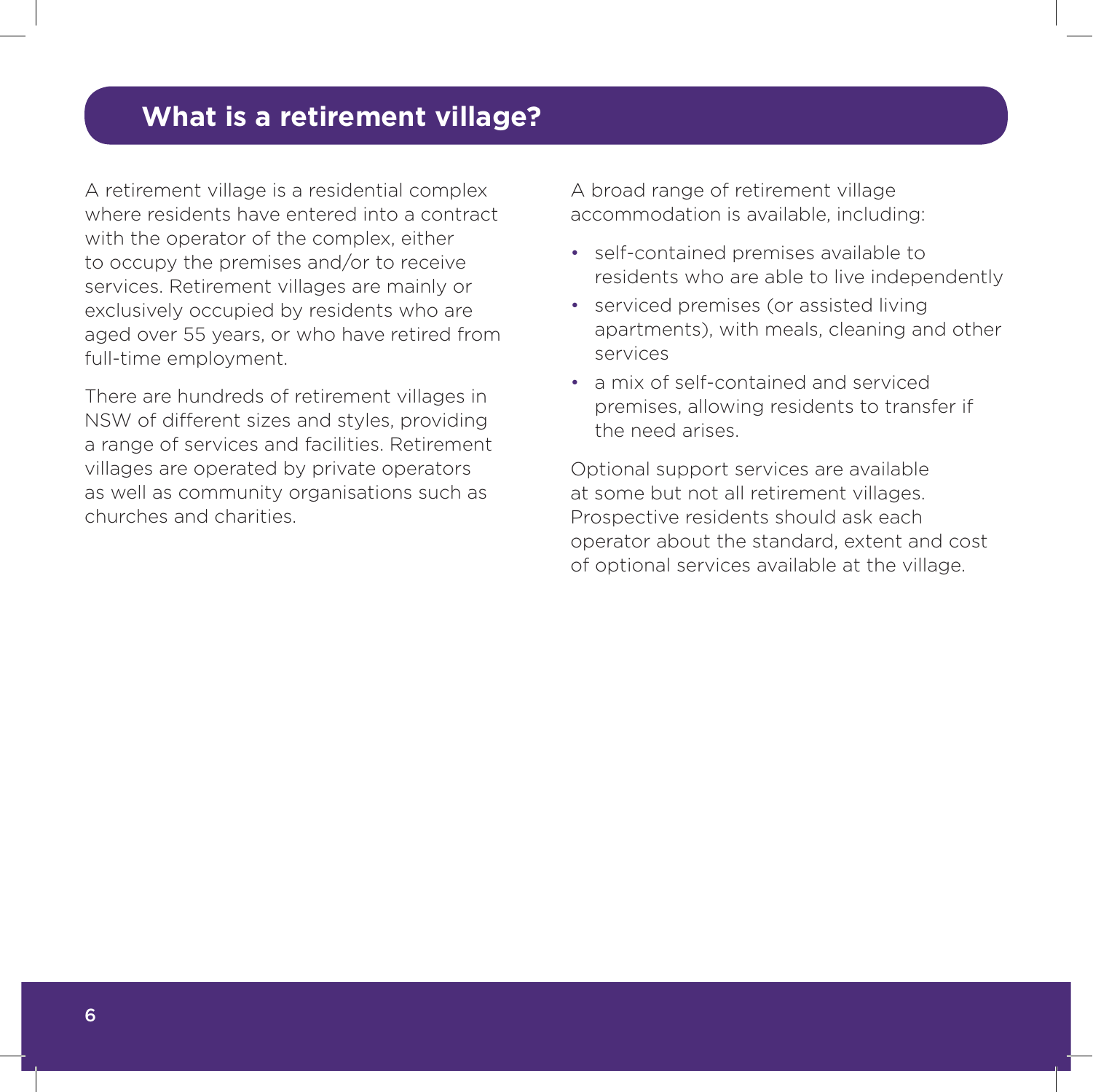# **Overview of retirement village laws in NSW**

NSW Fair Trading is a NSW Government consumer protection agency. We administer laws for a fair and effective marketplace and provide services and free information to prospective residents, residents of retirement villages and village operators.

#### **Which Fair Trading laws apply to retirement villages?**

The main legislation applying to retirement villages is the *Retirement Villages Act 1999* and the Retirement Villages Regulation 2017. The retirement village laws:

- set out the rights and obligations of residents and operators
- explain what information must be given to prospective residents
- set out the process of entering into a village contract
- provide for the establishment of residents committees
- explain how and when a village contract can be ended.

Other relevant laws include:

• the *Civil and Administrative Tribunal Act 2013*, which sets out the process for resolving certain disputes between residents and operators

- the *Australian Consumer Law*, which deals with general fair trading matters such as advertising and promotion
- the *Strata Schemes Management Act 2015* which is relevant to retirement villages that are set up as a strata scheme
- the *Community Land Management Act 1989*, which is relevant to retirement villages that are set up as a community scheme.

#### **Where can I get a copy of the laws?**

Copies of the legislation can be viewed or downloaded from the government legislation website, www.legislation.nsw.gov.au.

#### **What do the laws not cover?**

The retirement village laws do not apply to the following complexes, even though these complexes may cater exclusively or predominantly to retirees:

- residential parks and manufactured home estates
- Commonwealth Government funded aged care hostels
- nursing homes
- NSW Land and Housing Corporation tenancies
- NSW Aboriginal Housing Office tenancies
- boarding and lodging houses.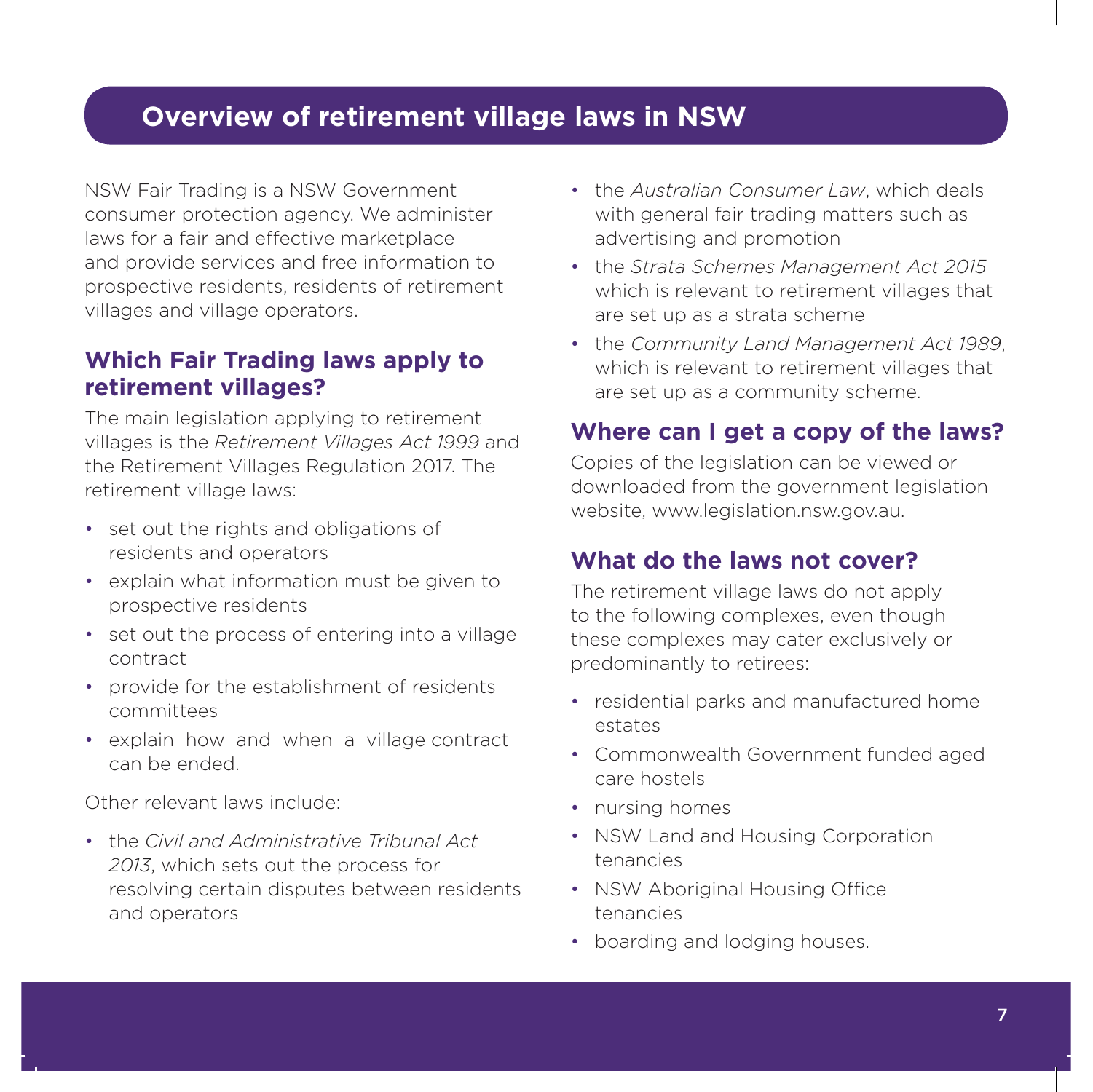Sometimes a Commonwealth Government funded hostel or nursing home is located on the same land or next to a retirement village. The retirement village laws do not apply to these types of accommodation and residents of these facilities are not residents of the retirement village.

The retirement village laws do not apply to the following that may be found within a retirement village:

- respite care buildings
- employee accommodation
- residential premises, where the operator and resident have a residential tenancy agreement, if the agreement contains a term to say that the Retirement Villages Act does not apply to the premises.

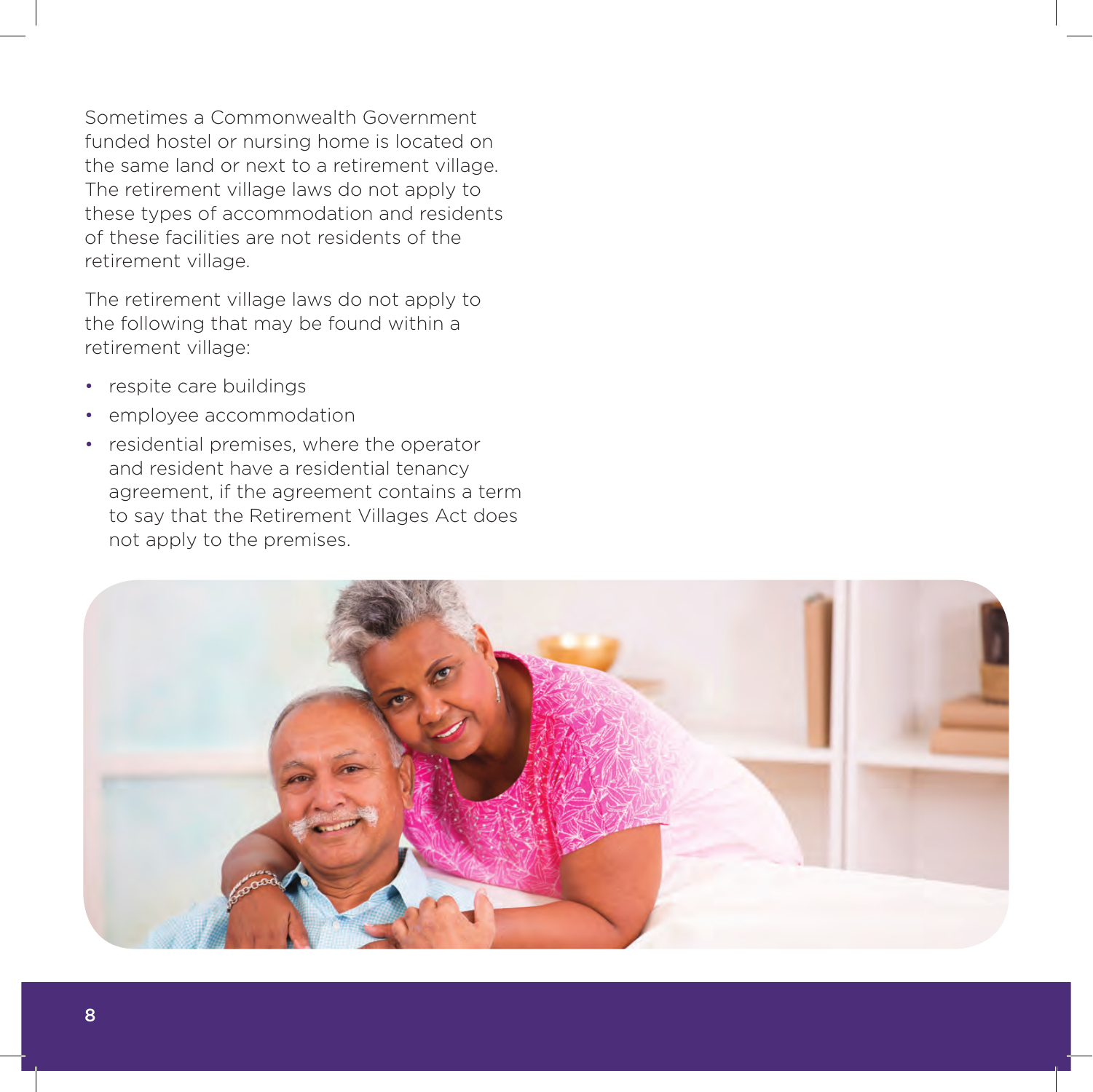# **Different types of arrangements**

There are different types of contracts that residents and operators enter into, depending on the arrangements in place in the village. This chapter gives you a brief explanation of the different types of arrangements.

Some of the information below may differ in individual circumstances. If unsure, check your contract or contact NSW Fair Trading for information.

#### **Loan and licence arrangements**

These arrangements are mainly offered by non-profit organisations such as where a church or charity owns the village. You pay an ingoing contribution up front in return for the right to occupy the premises. The contribution is in the form of an interest-free loan, part of which may be a non-refundable donation. You also pay recurrent charges, on a fortnightly or monthly basis.

A loan/licence agreement allows you to live in the unit, but you do not own it or have a registered interest in it. Sometimes a separate loan agreement sets out matters relating to the loaned amount.

Your permission to occupy the unit ends when your village contract is terminated. You are entitled to receive your refund within 14 days after your unit is re-sold or re-occupied. However, it must be refunded within 6 months from the date you move out, even if the unit remains unoccupied, unless your contract provides for earlier payment. The refund may be reduced by a departure fee or donation if this was in your contract.

#### **Leasehold arrangements**

Leasehold is an arrangement where the village operator owns the residential premises in the village and the resident leases the unit from the operator. The lease is registered on the title deed held by the NSW government agency, Land and Property Information, which gives you added protection if the village is sold.

The amount you pay for the leasehold varies depending on the market, similar to if you were buying the premises. You also pay recurrent charges, usually on a monthly or quarterly basis.

# **There are different types of arrangements in retirement villages:**

- loan and licence arrangements
- leasehold arrangements
- strata and community schemes
- rental arrangements
- company title schemes.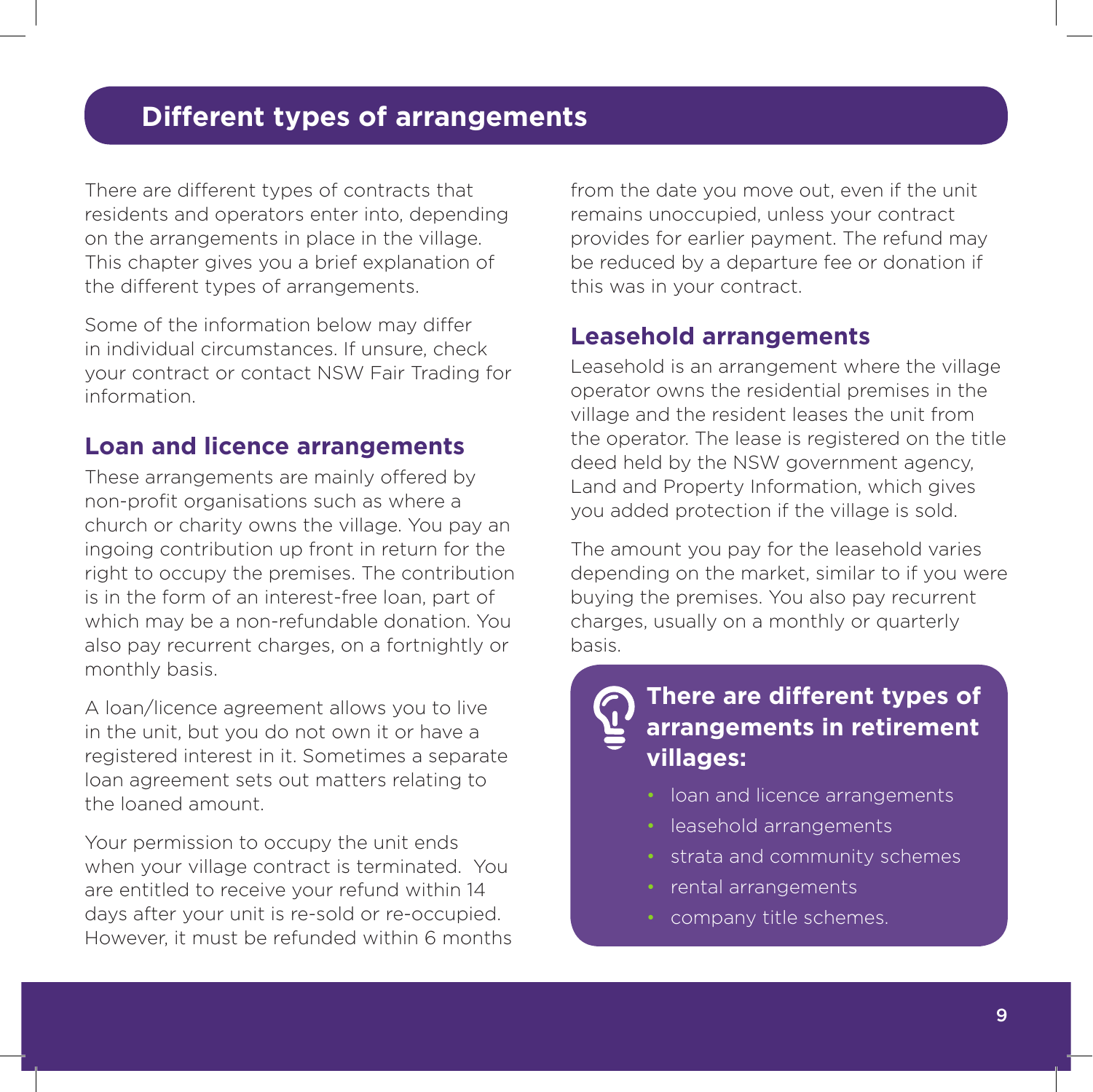When you permanently vacate the unit, your contract may require you to pay a departure fee or other amounts to the operator, such as recurrent charges and sale costs. Your contract may also provide for you to share any capital gain with the operator. The balance of your refund must be paid to you within 14 days after a new resident enters into a contract with the operator or when the operator receives full payment from a new resident for your unit, unless your contract provides for earlier payment.

#### **Strata and community schemes**

Buying premises in a strata or community scheme is where you purchase the unit and become the owner of the premises and a member of the owners corporation or community association, as in any other strata or community scheme. You will have to pay levies, on a quarterly basis, to the owners corporation or community association to cover the cost of managing the common property.

You will need to be familiar with your rights and obligations under the strata or community scheme laws.

Unlike other strata and community schemes, you need to enter into a service contract with the operator before you can move in. There may also be an existing agreement in place between the operator and the owners corporation or community association. This agreement, often for the life of the village,

is for the operator to assist the owners corporation or community association to carry out its functions in relation to the management and administration of common property. Any management fees are covered by your levies.

You usually have the right to sell your premises at any price you like. You can appoint any qualified person, including a real estate agent or the operator, to act as your selling agent. Under the terms of your service contract, you may have to pay the operator a share of any capital gains as well as departure fees and other charges from the proceeds of the sale.

#### **Rental arrangements**

A small number of villages offer premises for rent to retired people. You sign a tenancy agreement and pay rent like other tenants in the general community. The agreement may contain a term excluding you from the retirement village laws. If this is the case, you will be covered by the tenancy laws instead. There are no ingoing contributions to pay under the Retirement Villages Act when you enter the village, or fees and charges to pay when you leave.

You will generally pay a rental bond (maximum 4 weeks' rent), regular rent payments and water usage (if you have a separate meter).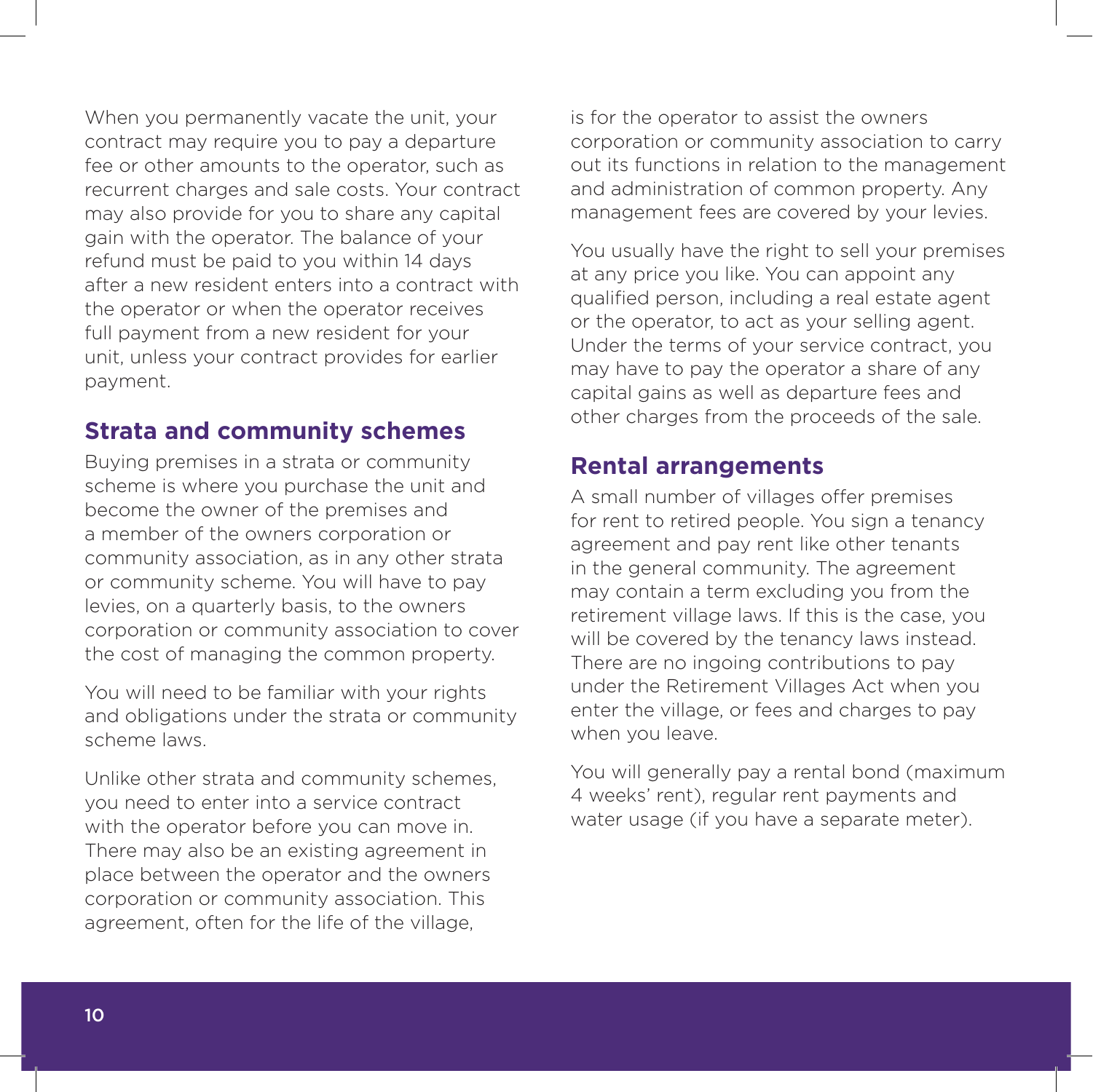### **Company title schemes**

A small number of privately run villages operate under company title. The village is owned by a company, in which you purchase shares at market value. The shares give you the right to occupy the premises. You have similar selling rights as with strata villages. A Board of Directors, appointed by the shareholders, operates the village. You will be required to comply with the company's constitution.

#### **Registered Interest Holders and Non-Registered Interest Holders**

There are some important differences between contractual rights and obligations and financial terms, depending on whether you are a Registered Interest Holder or a Non-Registered Interest Holder in a retirement village.

You are a Registered Interest Holder in a retirement village if you are:

- an owner in a strata scheme or a community land scheme retirement village
- an owner of shares in a company title scheme giving you a residence right in a retirement village, or
- the holder of a registered long-term lease that entitles you to at least 50% of any capital gain that may be made when your unit is sold. A registered long-term lease is a lease that has a term of 50 years or more, or runs for the duration of your life.

If you live in a retirement village and do not fit into one of the categories above, then you are a Non-Registered Interest Holder. This means that you live in the retirement village under a rental, loan/licence arrangement or a registered lease that has a term of less than 50 years.

Registered Interest Holders generally have more responsibility and independent decisionmaking in relation to their property but may pay additional charges after leaving while their unit is on the market. For more information, visit www.fairtrading.nsw.gov.au or contact Fair Trading on 13 32 20.

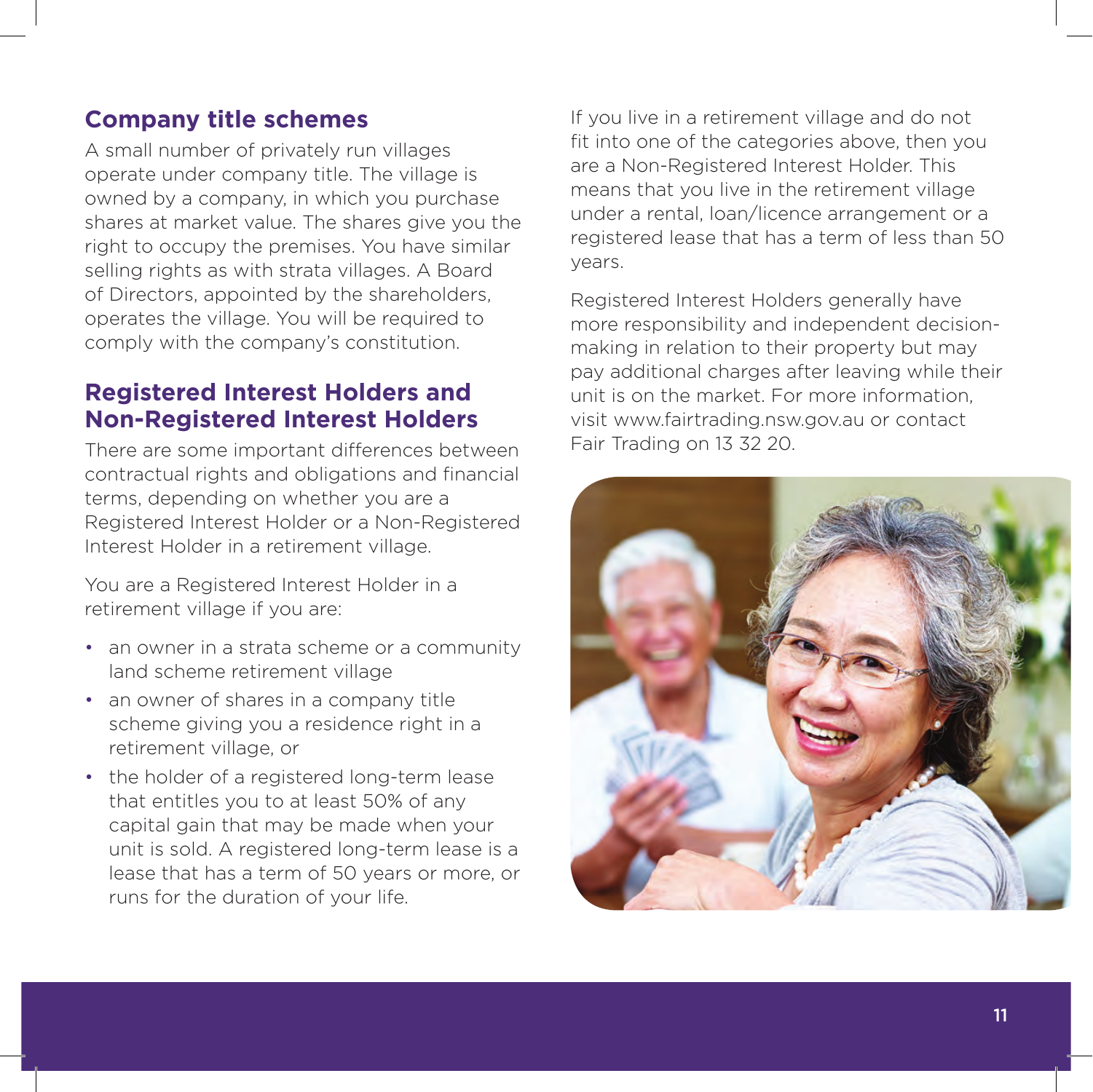# **Information you need when choosing a village**

Buying into a retirement village is a major legal and financial commitment. You are more likely to make the right decision if you take time to carefully read all the information, think about your decision and seek expert advice from a solicitor with expertise in retirement village legislation before signing any contracts.

You are entitled to receive all relevant information and have time to consider it and get advice before you make a decision.

#### **Finding a village**

Find out where villages are located and how to contact them by searching the public register of retirement villages, available on the NSW Fair Trading website. The register includes the village's trading name, address and contact details.

#### **General inquiry document**

If you or somebody acting on your behalf contacts a village about becoming a resident, the operator is required to give you a general inquiry document within 14 days.

This document includes general information to help you search for the right village. It describes the type of village, the costs and village facilities. You should get general inquiry documents from a number of villages in the area that you are thinking of living in. This will

help you compare the various arrangements on offer and to identify the most suitable and affordable village for your needs.



#### **Consumer tip**

Remember:

- always read the disclosure statement before you choose a village or sign a village contract
- you have at least 14 days to read the contract and obtain advice before you sign it.

#### **Disclosure statement**

You can ask for a full disclosure statement for any unit you are interested in. An operator must give you a disclosure statement if you, or somebody acting on your behalf, requests a copy or expresses interest in becoming a resident. This statement is more detailed than the general inquiry document.

It is important to get a disclosure statement as early as possible in your decision-making process. The operator cannot enter into a village contract with you earlier than 14 days after they have given you the disclosure statement. Take time to consider the information and do not rush your decision.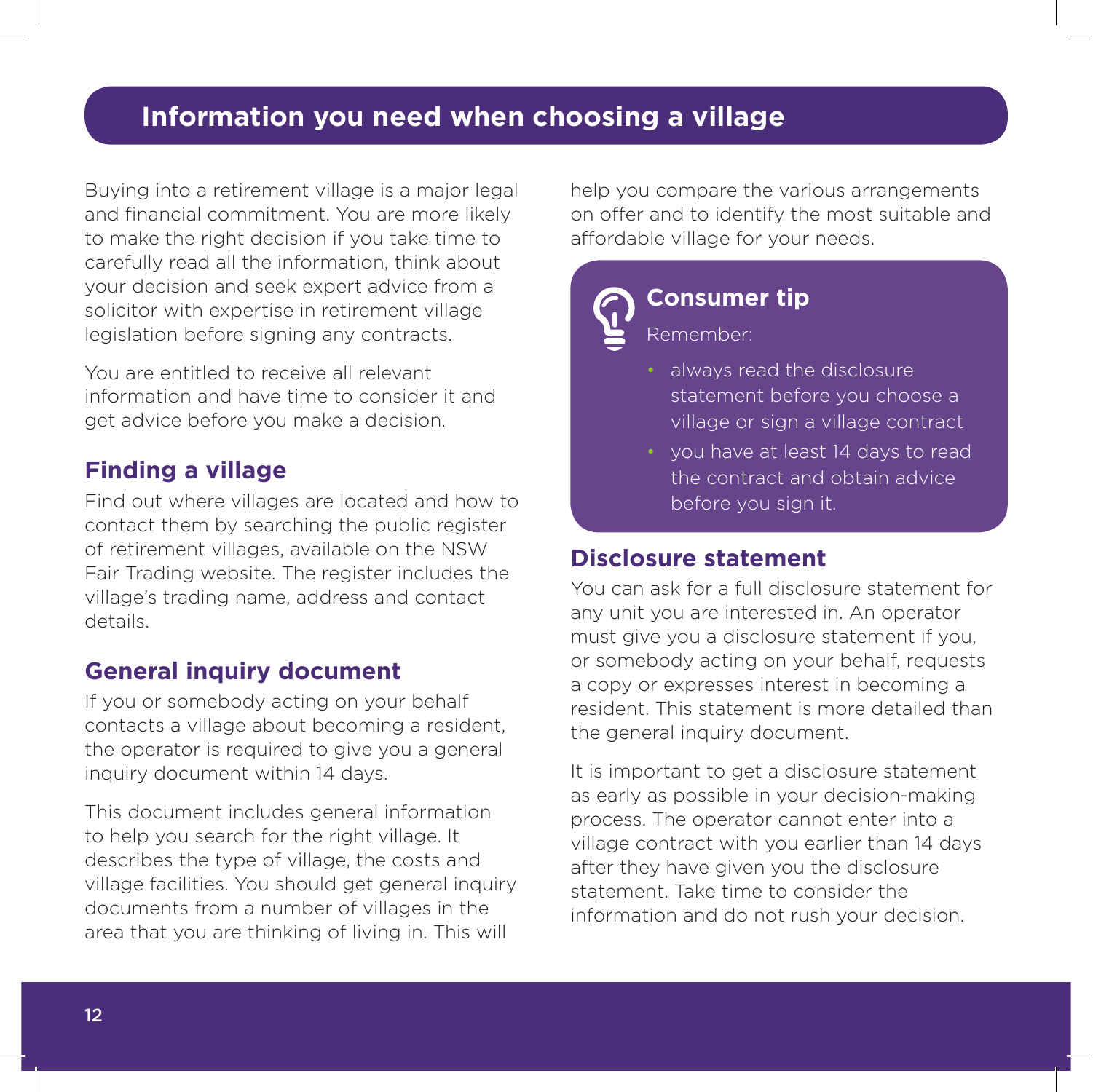You should get disclosure statements from a number of retirement villages in the area you are thinking of living in. This will help you compare their services and prices and identify the best village for your needs and budget.

A disclosure statement should include the following information:

- the size and location of the village
- the proximity of the village to public hospitals, shops and public transport
- contact details for the current operator/s and the residents committee (if any)
- a standard fees and charges table
- from 1 March 2018, an 'average resident comparison figure' which helps residents understand and compare the costs of a particular village
- what measures have been taken to make residents safe and secure
- the type of village contract you may be asked to sign
- the type and level of services and facilities available in the village
- full financial management details, including the costs to gain entry, reside in and leave the village
- details of all available premises in the village
- details of village ownership, including the year of original construction and the name of the original developer
- residential care facilities
- details of compliance with the legislation.

# **Consumer tip**

Do your research! As well as reading the disclosure statement:

- visit your preferred villages, inspect all available units and talk to residents or residents committee representatives about living there
- ask to see sample contracts and any village rules or strata by-laws (for strata schemes)
- inspect site plans and budgets.

Keep disclosure statements in a safe place. The operator must attach a copy of the disclosure statement to your village contract. Generally, if there is any term in the contract that is inconsistent with the disclosure statement to your detriment, the information in the disclosure statement will override the inconsistency.

#### **Retirement Village Calculator**

Use Fair Trading's Retirement Village Calculator to work out the estimated cost of moving into, living in and leaving a retirement village. You can also use the calculator to compare villages. To use the calculator, visit rvcalculator.fairtrading.nsw.gov.au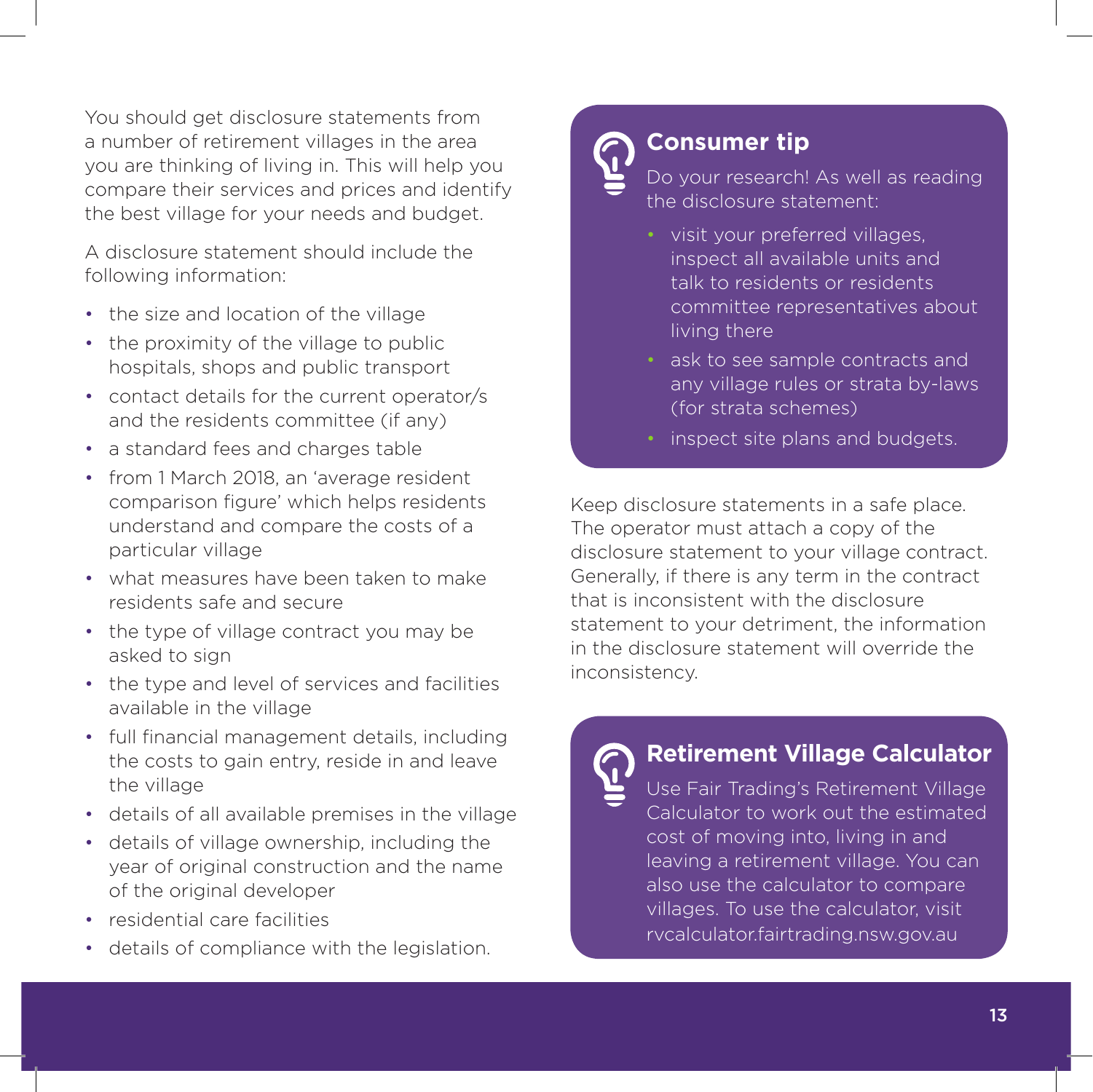#### **What other information can I get?**

A range of documents must be available for you, or a person acting on your behalf, to inspect at each village or at a NSW business address of the operator.

These documents include:

- examples of all village contracts
- the village rules (if any)
- a site plan for the village
- plans showing location, floor plan, and main dimensions of available premises
- the annual budgets for the village's last 3 financial years, the current financial year and the next financial year
- the accounts for the last 3 financial years
- the most recent quarterly accounts
- the trust deed for any trust fund into which the money you pay will be deposited
- the terms of any development consent for the village (if the village has not been fully built, or if services or facilities are required to be provided for the life of the village)
- the operator's waiting list policy (if any)
- statements of the balance of the village's capital works fund for the village's last 3 financial years and the most recent quarter (if any)
- if the village is subject to a company title scheme, the company's constitution and rules (ie. the replaceable rules set out in the *Corporations Act 2001 (Cth)*)
- if the village is subject to a strata scheme – a copy of the by-laws, the minutes of the last annual general meeting of the owners corporation, and any management agreement relating to the village
- if the village is subject to a community land scheme – a copy of the by-laws, the scheme's management statement, the minutes of the last annual general meeting of the community association, neighbourhood association or precinct association, and any management agreement relating to the village
- details of any NSW Civil and Administrative Tribunal or other legal proceedings involving the village operator or residents committee in the past 5 years, the decisions or orders made and the reasons
- certificates of currency of the insurance for the village and policy documents showing the nature of the risk insured and the amount of insurance
- the most recent safety inspection report for the village, a list of all available premises and any other documents listed in section 12 of the disclosure statement.

You can read any of these documents at the village, or the designated place of inspection. Take notes, or ask for copies of any of the documents so you can examine them more closely. You may also ask for copies to be sent to you. Generally, a copy of the requested documents must be provided within 7 days, free of charge.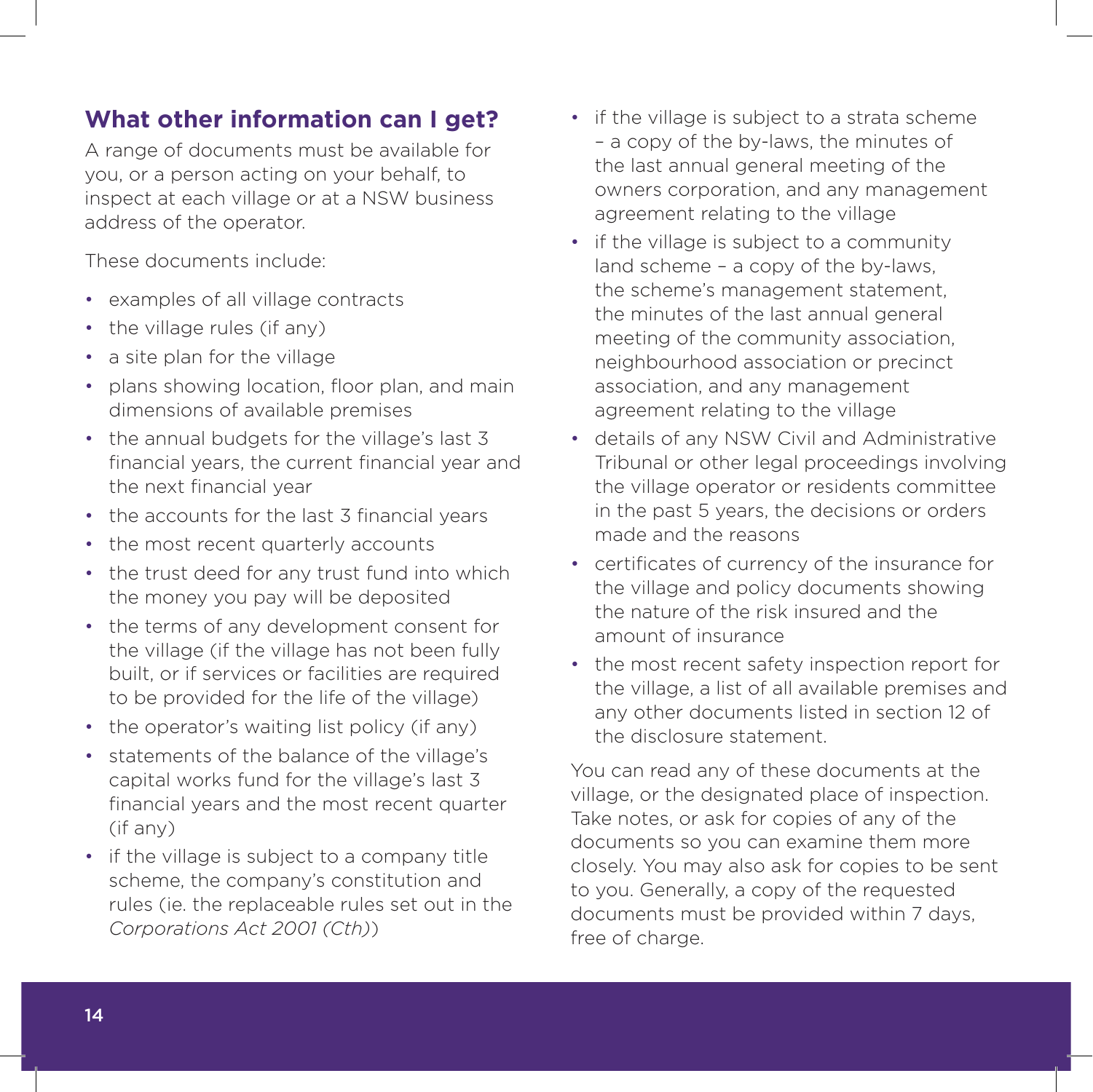After you have carefully considered the disclosure statement and made the decision to move into a retirement village, you will need to sign a contract with the village operator.

#### **Read the contract before you sign it**

The operator must give you (or a person acting on your behalf) a completed copy of each of the village contracts to be entered into and you have at least 14 days before you sign them. Use this time to carefully read the contract and discuss it with your family or friends. Check that details of any promised future services or facilities, or any other promise made by the operator or an employee or agent of the operator, are included in the contract. If there is something in your contract that you don't understand, do not sign it. Consider having the contract looked at by an independent solicitor, accountant or financial adviser.

As soon as possible (but no later than 14 days) after entering into a village contract, the operator must ensure you have a copy of the signed contract. If you sign the contract and give it to the operator before the operator signs, the operator must give you a copy no later than 14 days after the operator received it.

#### **What must be included in the village contract?**

The contract must follow the standard format that is specified in the retirement village laws. While there will be some differences depending on the type of arrangements in place in your particular village, most contracts will look similar and the terms will be in the same order.

The important details of the village and the contract are at the front, followed by the financial details and then the general terms.

The operator may also attach additional terms at the back. Make sure to read these carefully. The additional terms must be consistent with the standard contract terms and the retirement village laws.

Older contracts entered before 1 October 2013 are not in the standard format, but still need to include all the relevant information required by the retirement village laws at the time they were signed.

Copies of the following must be attached to your contract:

- the disclosure statement that was given to you
- the condition report (if applicable)
- the current village rules (if any).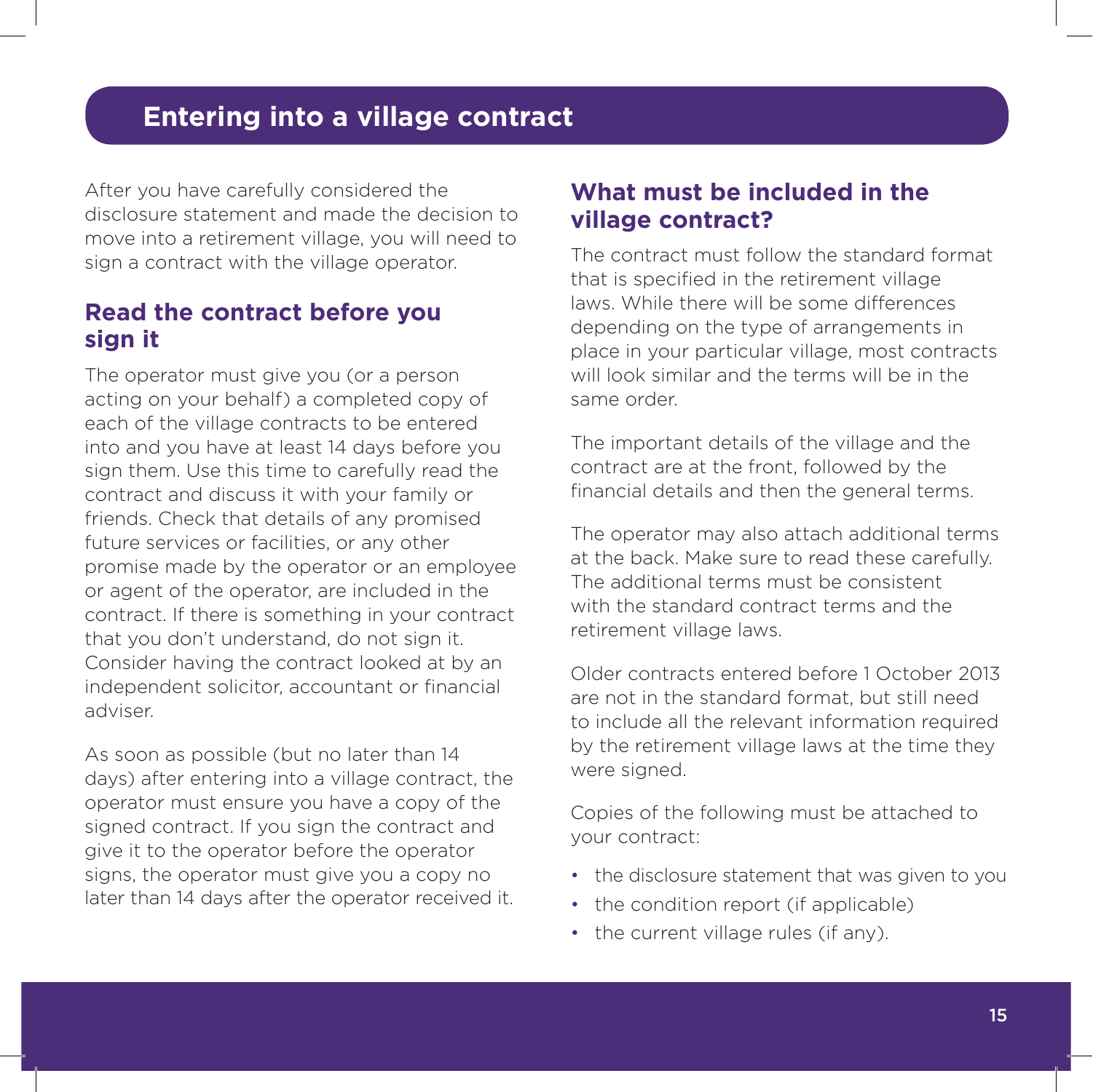#### **What cannot be included in the village contract?**

Certain matters cannot be included in your village contract, such as terms that:

- require you to take out an insurance policy, including contents insurance, ambulance cover or other forms of health insurance. The only exception is that the contract may require a resident who uses a motorised wheelchair to take out appropriate insurance in relation to the wheelchair
- restrict the period of time you may be absent from the village, eg. when you are on holidays, visiting relatives, or in hospital
- require you to have a will or to disclose its location to the operator
- enable an individual resident to be charged for legal, accounting or other services incurred by the operator in corresponding with the resident or a person acting on the resident's behalf, or in enforcing the contract
- impose a penalty for a breach of the village rules or the contract
- exclude residents from receiving statutory benefit or advantages
- waive an operator's liability for any negligent act or omission by the operator, its employees or agents
- allow a fixed formula for varying recurrent charges to include a component related to the actual or proposed expenditure of the village.

# **What if I change my mind?**

#### **Cooling off period**

If you change your mind, you have a coolingoff period of 7 business days after you enter into the village contract. As long as you have not moved into the premises, you can rescind the contract during this period by simply notifying the other party to the contract and the operator in writing. Generally, any money you have paid under the contract must be fully refunded.

# **Consumer tip**

You generally have a cooling-off period of 7 business days after you enter into a village contract.

#### **Can I cancel my village contract for any other reason?**

You may be able to rescind your contract if the operator did not give you a disclosure statement when required, or if the information in it is false or misleading. To do this you must, within 3 months after you occupy the premises, apply to the NSW Civil and Administrative Tribunal for an order allowing you to rescind your village contract.

#### **Settling-in period**

There is also a 90-day settling-in period that allows you to terminate your contract within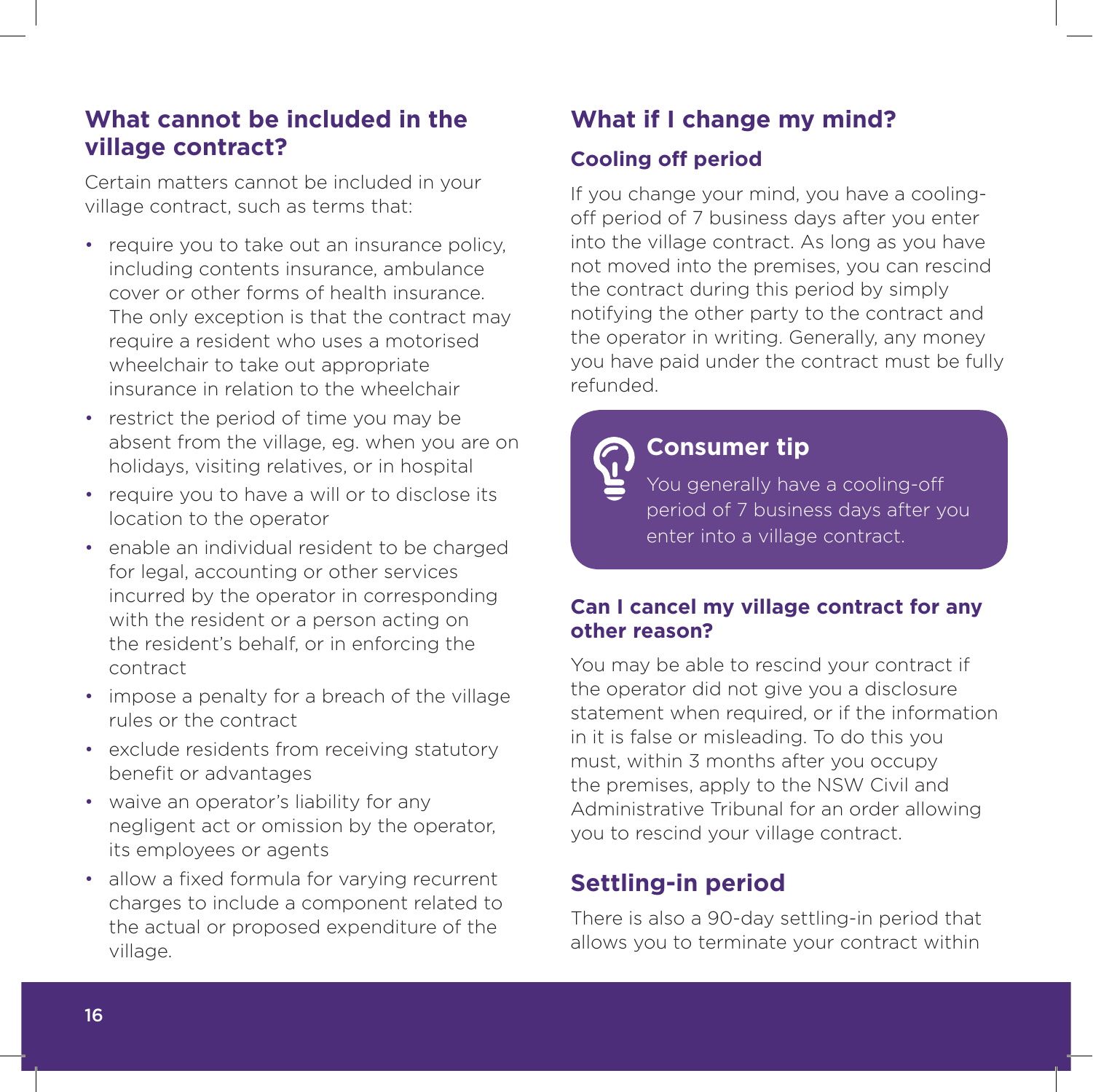the first 90 days of becoming entitled to occupy the premises. You are entitled to a refund of your ingoing contribution or the proceeds from the sale of the premises plus any recurrent charges you paid under the contract.

The timing for payment of your refund depends upon the type of village contract you signed. If you do not have a registered interest in the premises, for example if you occupied the premises under a loan or licence arrangement, you will be entitled to a refund of your ingoing contribution within 14 days after terminating the village contract.

If you purchased a registered interest in the premises, such as buying into a strata scheme or entering into a long term registered lease, you are entitled to your refund once the unit is re-sold or re-occupied by another resident.

Departure fees are not payable. You only have to pay fair market rent for the time you were there, the cost of any repairs for damage in excess of fair wear and tear, a reasonable administration fee (of no more than \$200), and



#### **Consumer tip**

You can terminate your contract within the 90-day settling-in period by permanently vacating the premises or by giving written notice to the operator.

the reasonable costs the operator had incurred in making alterations or adding any fixtures or fittings at your specific request.

#### **What is a condition report and do I need to have one?**

A condition report sets out the condition of your premises at the beginning of your residency. The condition report is to be completed in your or your nominee's presence, unless you authorise otherwise in writing.

The operator must give you the completed condition report at least 14 days before entering into a contract and must also give you a copy with your contract. If the unit is still under construction, the completed condition report must be given to you 14 days before you move in.

You will be required to leave the premises in a similar condition as set out in the condition report when you vacate the premises, other than fair wear and tear.

Keep the condition report safe, as you may need it if there is a disagreement when you move out.

You do not need a condition report if you are a registered interest holder (ie. if you own the unit under strata, community or company title or have a long-term registered lease which entitles you to at least 50% of the capital gains when you leave).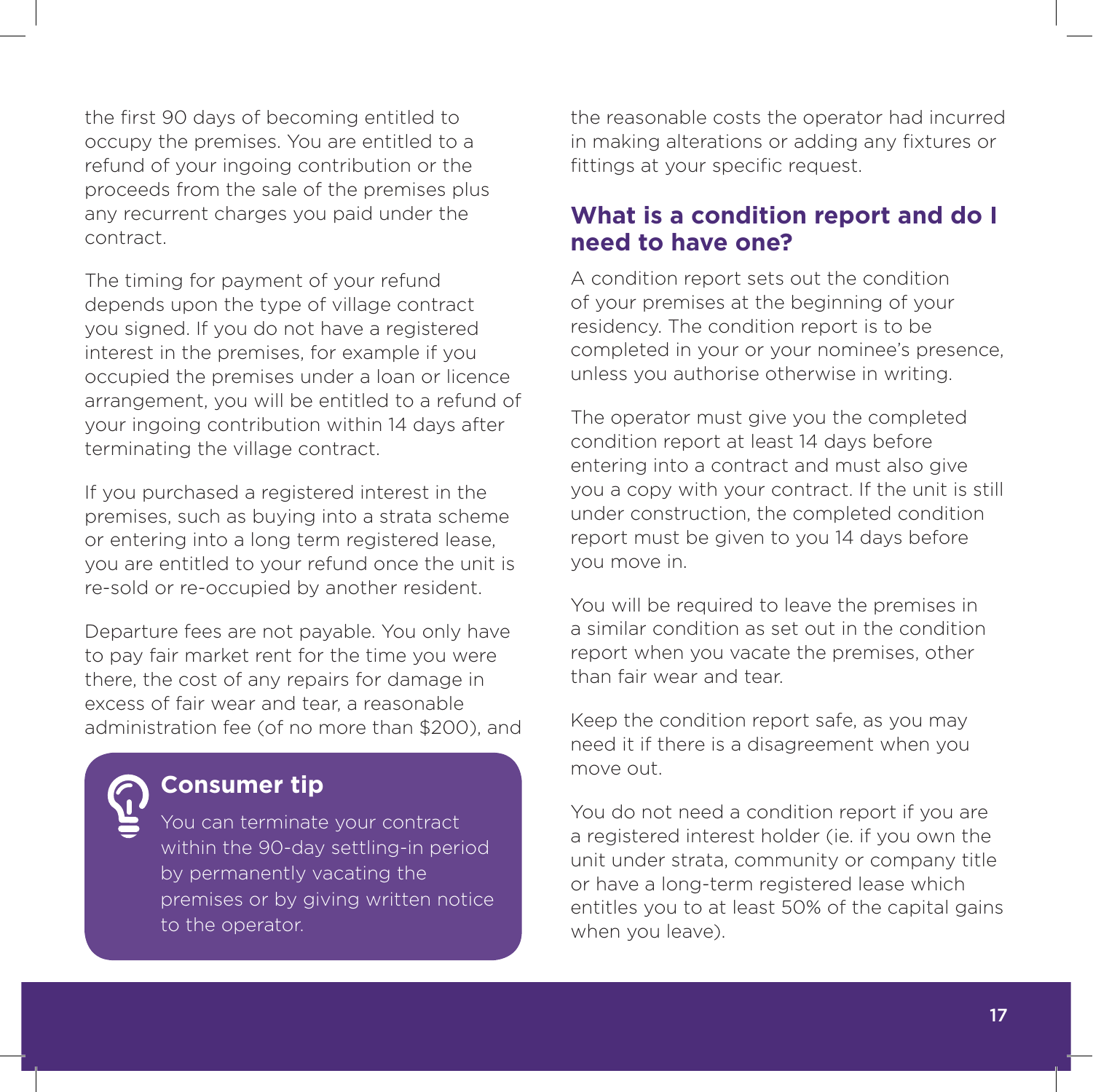There are a range of fees and charges that you may have to pay to enter, live in and exit a retirement village. The fees will be set out in your village contract.

#### **Waiting list fees**

A number of retirement villages have a waiting list. Some villages may charge a fee for you to join their waiting list. The maximum fee that can be charged is \$200. If the operator charges a waiting list fee, it must have a written waiting list policy. The operator must give you a copy of the waiting list policy and a receipt when you pay the fee.

A waiting list fee is fully refundable to you or your estate, if you are unable to or no longer wish to be a resident of the village. A refund must be made no later than 14 days after a written request.

#### **Holding deposits**

Some operators may allow you to pay a holding deposit on particular premises. This prevents the operator from offering the premises to any other person pending you entering into a village contract with the operator.

A holding deposit can only be charged on vacant premises or if the existing resident has given notice to vacate. As with waiting list fees, a holding deposit is to be fully refunded no

later than 14 days after written notice is given to the operator that the prospective resident does not intend to enter into the village contract.

#### **Ingoing contribution/purchase price**

The largest amount you are likely to pay is the amount to secure the right to occupy your premises. If you are not going to own the premises, you may be asked to pay an ingoing contribution. If you are buying the premises, you will have to pay the agreed purchase price to the seller. At some villages you are able to enter into a contract and pay the ingoing contribution/purchase price once your home outside the village is sold. In such a case, you are likely to be asked to pay a deposit.

#### **Contract preparation fees**

There are usually costs associated with the preparation of your village contract which are incurred by the operator, such as legal and other expenses. The maximum amount that you can be charged for the legal and other expenses incurred by the operator in the preparation of your village contract is \$50.

#### **Recurrent charges**

You will have to pay regular recurrent charges to meet the expenses of operating the village. The amount varies from village to village. You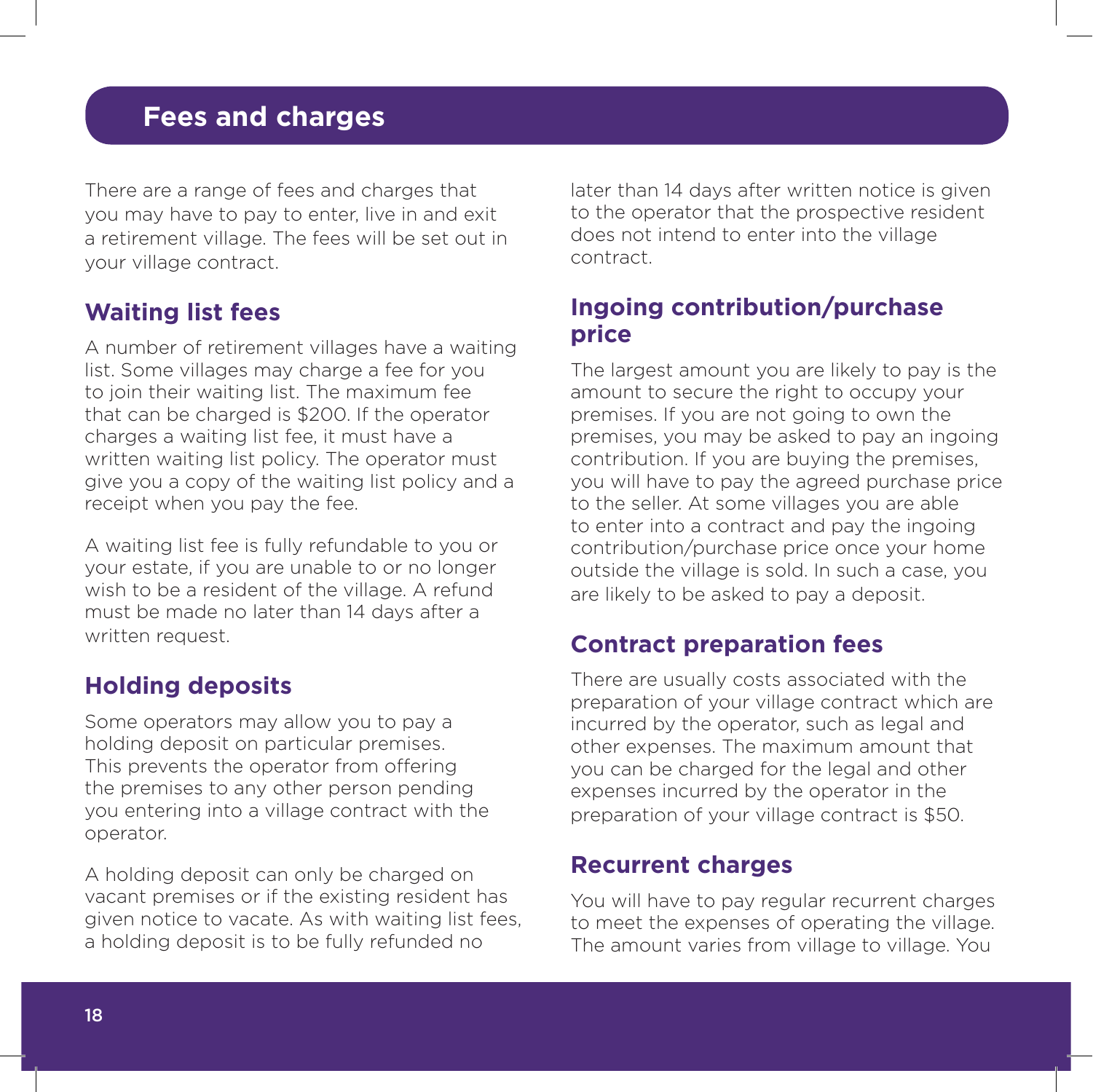will normally have to pay more in serviced premises than in self-contained premises.

At some villages you may also pay higher recurrent charges if you are living with your spouse or living in larger premises.

In a strata or community scheme retirement village, you will have to pay levies to the owners corporation or community association, in addition to any recurrent charges to the operator.

#### **Varying recurrent charges**

Your village contract may provide for recurrent charges to be varied at specified intervals or on specified dates according to a fixed formula. For example, in proportion to variations in the Consumer Price Index (CPI), or the contract may provide for those charges to be varied other than according to a fixed formula. A contract must not contain more than one method of varying the recurrent charges. If it does, the method that results in the lowest increase in recurrent charges will apply.

Where recurrent charges are to be varied according to a fixed formula, the operator must give you at least 14 days written notice of the variation.

For variations that are not based on a fixed formula, only one variation in the recurrent charges is permitted every 12 months.

The operator must give you:

- at least 14 days' written notice of any proposed variation, if the variation does not exceed the variation in the CPI since the recurrent charges were last changed
- at least 60 days' notice if the variation exceeds the variation in the CPI since the recurrent charges were last changed. The operator must also seek the consent of the residents whose recurrent charges will be affected. If village residents do not consent to the proposed variation, the operator may apply to the NSW Civil and Administrative Tribunal for an order in respect of the proposed variation.

#### **Fees and charges upon termination**

In most villages, you will need to pay fees or charges when you leave, usually at the same time as receiving your refund. Part of your ingoing contribution may be non-refundable, or you may pay a departure fee, depending on what is in your contract. Your contract may also provide for you to share any capital gain (or loss) on your unit with the operator. You may be liable for some or all of the ongoing recurrent charges until the next resident takes over responsibility for your unit.



# **Consumer tip**

If there is no fixed formula in your contract for varying recurrent charges, the operator cannot increase recurrent charges more than once in any 12-month period.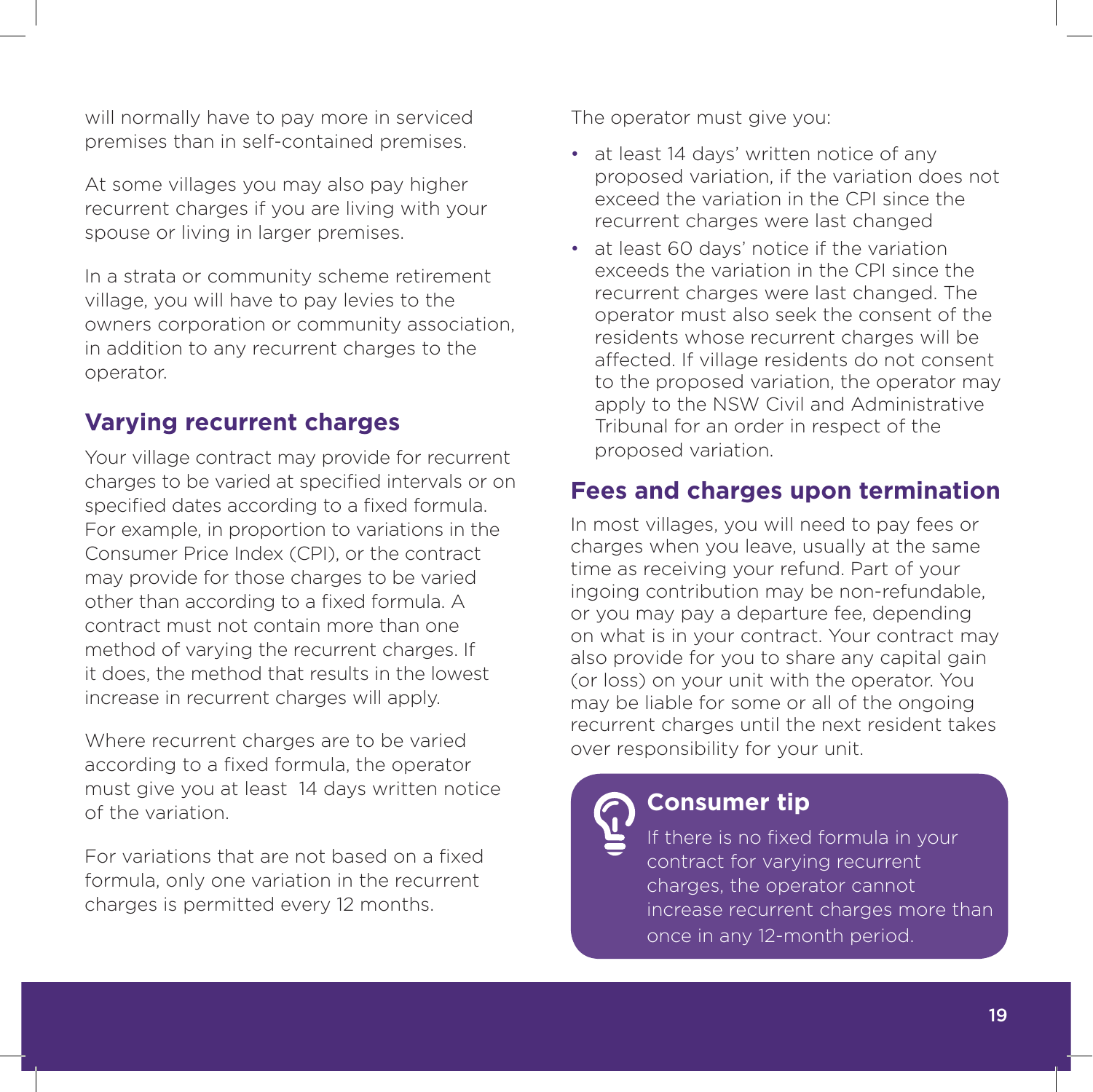# **General rights and obligations of residents**

#### **Your rights as a resident**

When you become a resident of a retirement village you have the right to:

- live in an environment that is free from harassment and intimidation, and without interference to your reasonable peace, comfort or privacy
- exercise self-reliance and autonomy in matters relating to your personal, domestic and financial affairs
- decide what possessions to have in your premises
- add, remove or alter fixtures and fittings and renovate with the operator's written consent (which may be subject to reasonable conditions, including that the premises be returned to the same condition when the village contract is terminated). The operator's consent is not required if you own the premises under a community land scheme, company title scheme or strata scheme
- have urgent requests for repairs and maintenance to items of capital for which the operator is responsible, responded to in a reasonable time
- live in a village that is safe and secure
- appoint an agent to receive notices and other documents on your behalf
- generally receive a copy of the proposed annual budget
- be given proper notice of any variation in your recurrent charges
- access any information about you held by the operator
- stand for election, if the village has a residents committee
- attend and vote at resident meetings (although you are not obliged to)
- request a variation in the services and facilities provided at the village, or an amendment to the village rules
- apply to the NSW Civil and Administrative Tribunal to resolve certain disputes.

#### **Your obligations as a resident**

Among other things, when you become a resident at a retirement village, you have obligations to:

- respect the rights of other residents and other persons in the village
- not interfere with the reasonable peace, comfort or privacy of other residents
- respect the rights of the operator, its employees and agents, to work in an environment free from harassment or intimidation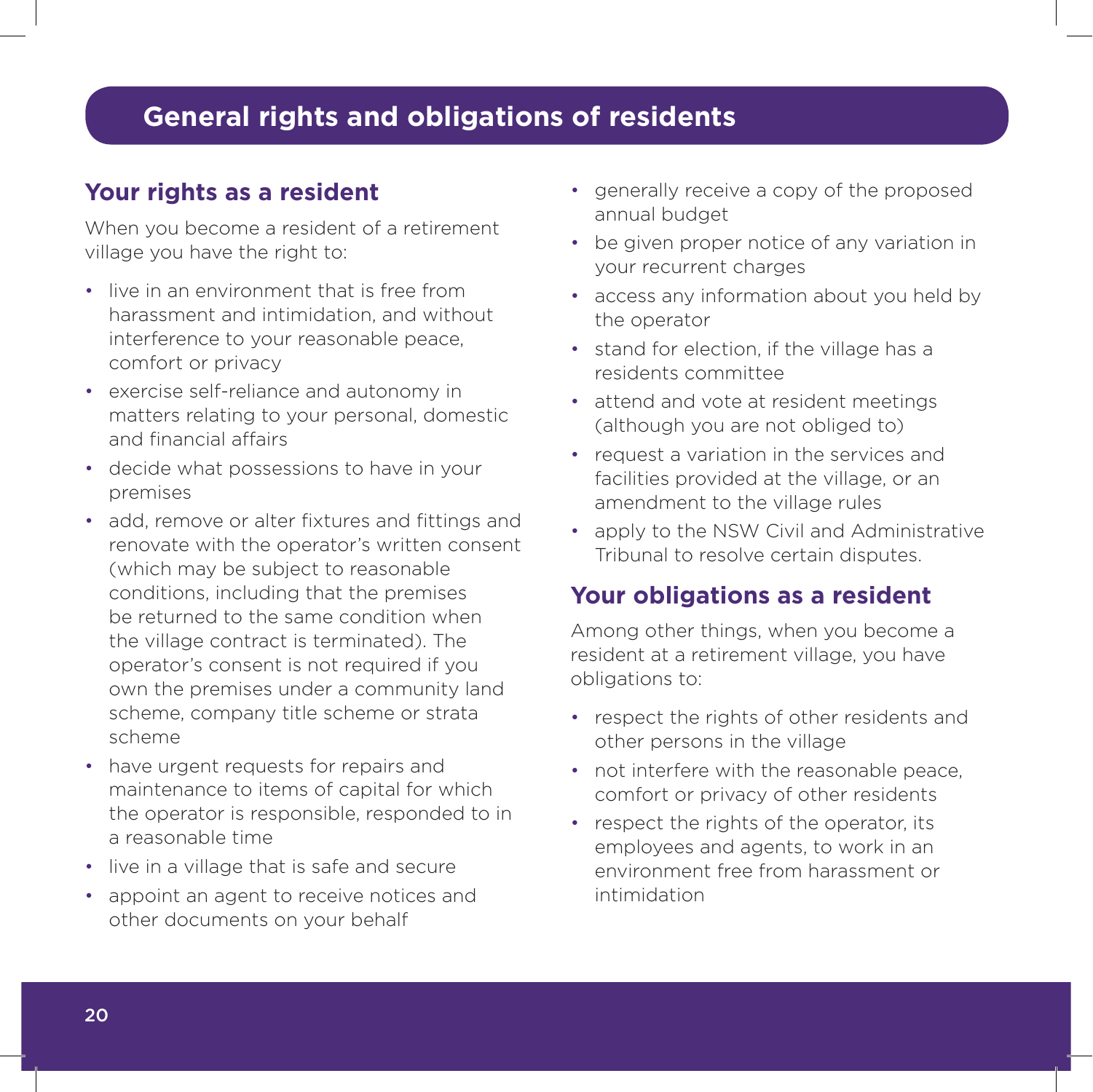- not act in a manner that adversely affects the occupational health and safety of people working in the village
- not intentionally or recklessly cause or permit serious damage to any part of the village or injury to the operator, an employee or any other resident
- pay your recurrent charges when they fall due
- generally give at least 1 month's written notice if you decide to move out and you do not own the premises
- comply with the village rules and ensure that anybody you invite to the village also complies with the village rules.

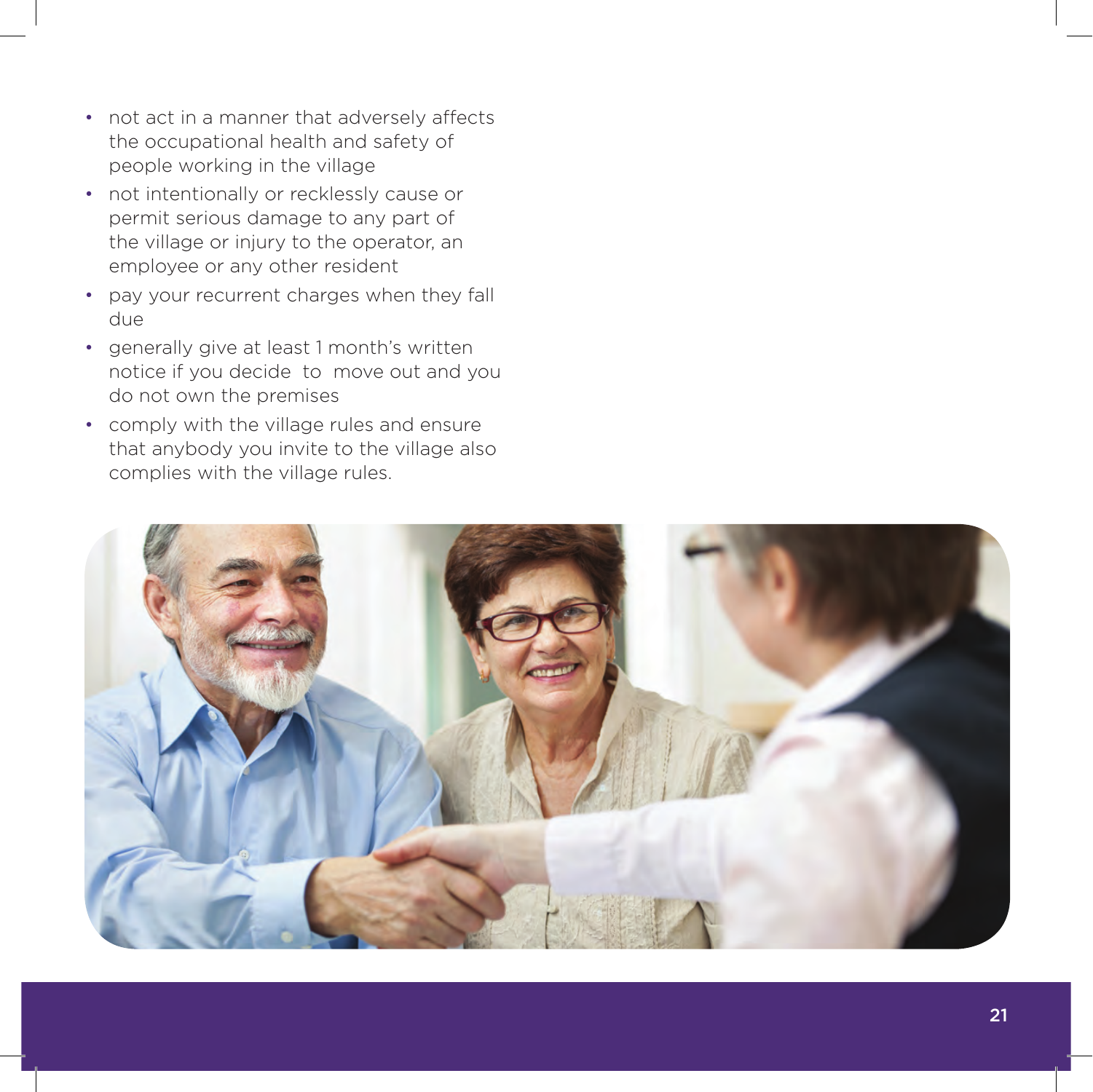#### **Operator's rights**

The operator has the right to:

- sell or transfer ownership of the village or its management rights
- decide who is employed within the village, subject to the amount for salaries and wages in the annual budget
- propose an amendment to the village rules or a variation to the services and facilities provided at the village
- apply to the NSW Civil and Administrative Tribunal to settle disputes.

### **Operator's obligations**

Among other things, the operator is obliged to:

- ensure the village is reasonably secure and safe, including preparing written safety and emergency procedures and undertaking an annual safety inspection
- provide a proposed annual budget to each resident at least 60 days before the start of the village's financial year
- seek the consent of the residents to the expenditure itemised in the proposed annual budget
- hold an annual management meeting with residents
- ensure the annual accounts for the village are audited (if they are required to be audited), and provide copies to residents within 4 months of the end of each financial year
- provide quarterly accounts to the residents committee and to individual residents on request, where required
- provide receipts for recurrent charges
- comply with the village rules and use its best endeavours to ensure that its tenants and employees and any other persons it invites to the village comply with the village rules
- ensure there is vehicular access to the residential premises in the village at all times for emergency and home care service staff
- insure the village to full replacement value, and ensure the village has public liability coverage.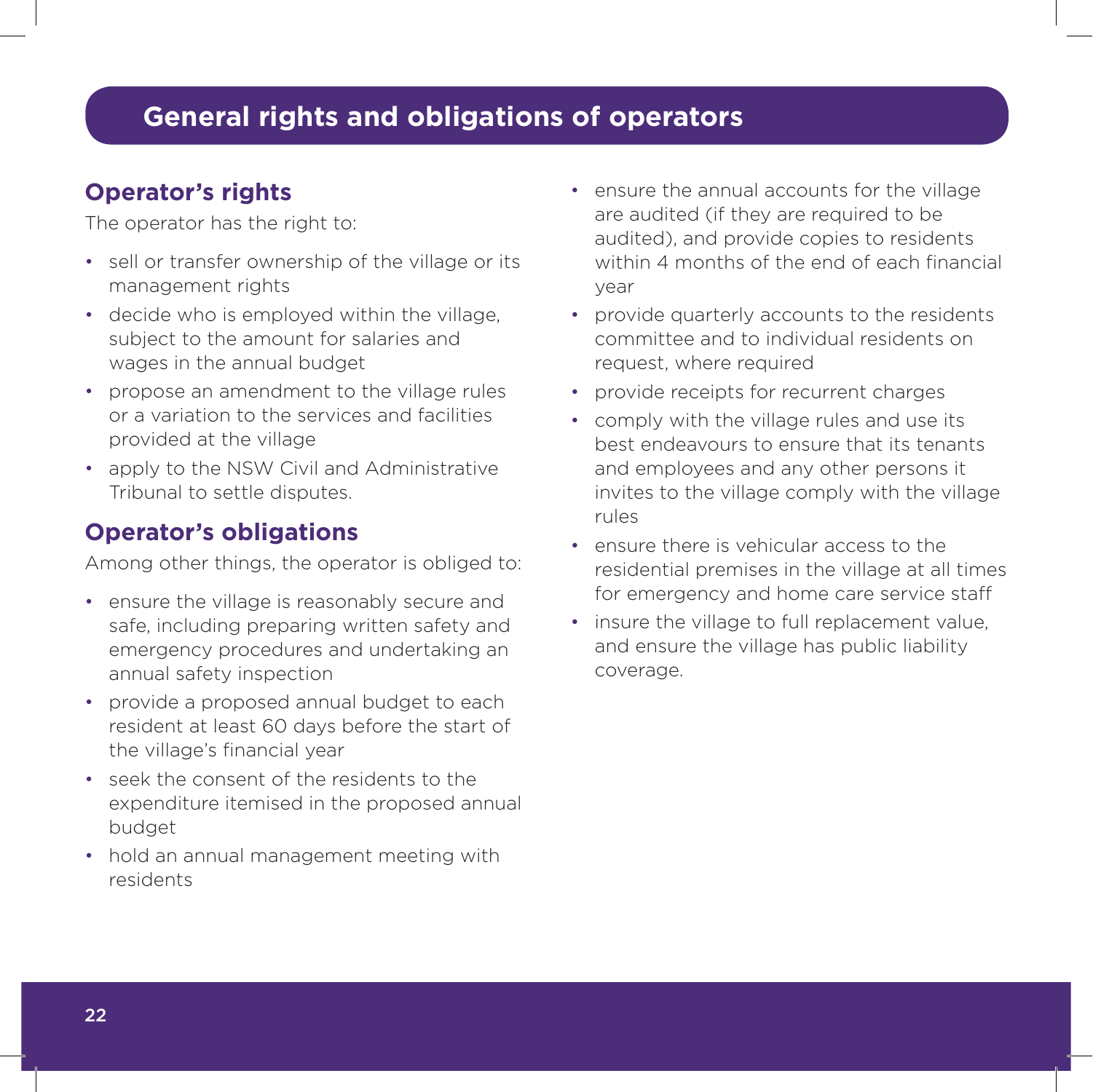# **Village rules**

#### **Is it compulsory to have village rules?**

No, but it is common for villages to have them. If there are village rules in place, a copy of the current village rules must be attached to your village contract.

You have the right to inspect or have a copy of the village rules supplied to you before you sign a village contract.

Village rules do not apply to parts of retirement villages that are subject to a community land scheme or strata scheme (or to the residents of those parts of the village). Instead, the community or strata scheme by-laws apply.

#### **What do the village rules cover?**

Village rules relate to the use, enjoyment, control and management of the village. They are usually about matters such as:

- visitors and guests
- noise
- security in the village
- pets
- garbage disposal
- car parking
- the use of services or facilities
- the external appearance of resident's premises
- smoking
- the use of motorised wheelchairs
- other restrictions on the use of communal areas
- gardening and landscaping.

#### **How can I change village rules?**

A group of residents (5 residents or 10% of the residents of the village, whichever is the greater, or if the village has fewer than 10 occupied units, a majority of residents), or the residents committee, may make a written request to the village operator suggesting a change to the rules.

The operator may also propose changes to the village rules. The operator must call a meeting of residents within 28 days after receiving the request. Changes to village rules must be by special resolution (75% of votes must support the change). The operator must notify residents of the outcome of the vote within 7 days.

If the residents approve a change to the rules that will impose additional costs on the operator, the operator must seek the residents' consent to change the annual budget accordingly.

You can apply to the NSW Civil and Administrative Tribunal if you think any of the village rules are unjust, unconscionable, harsh or oppressive, or inconsistent with the law. The operator can also apply to the Tribunal if they object to a change to the village rules that has been approved by the residents.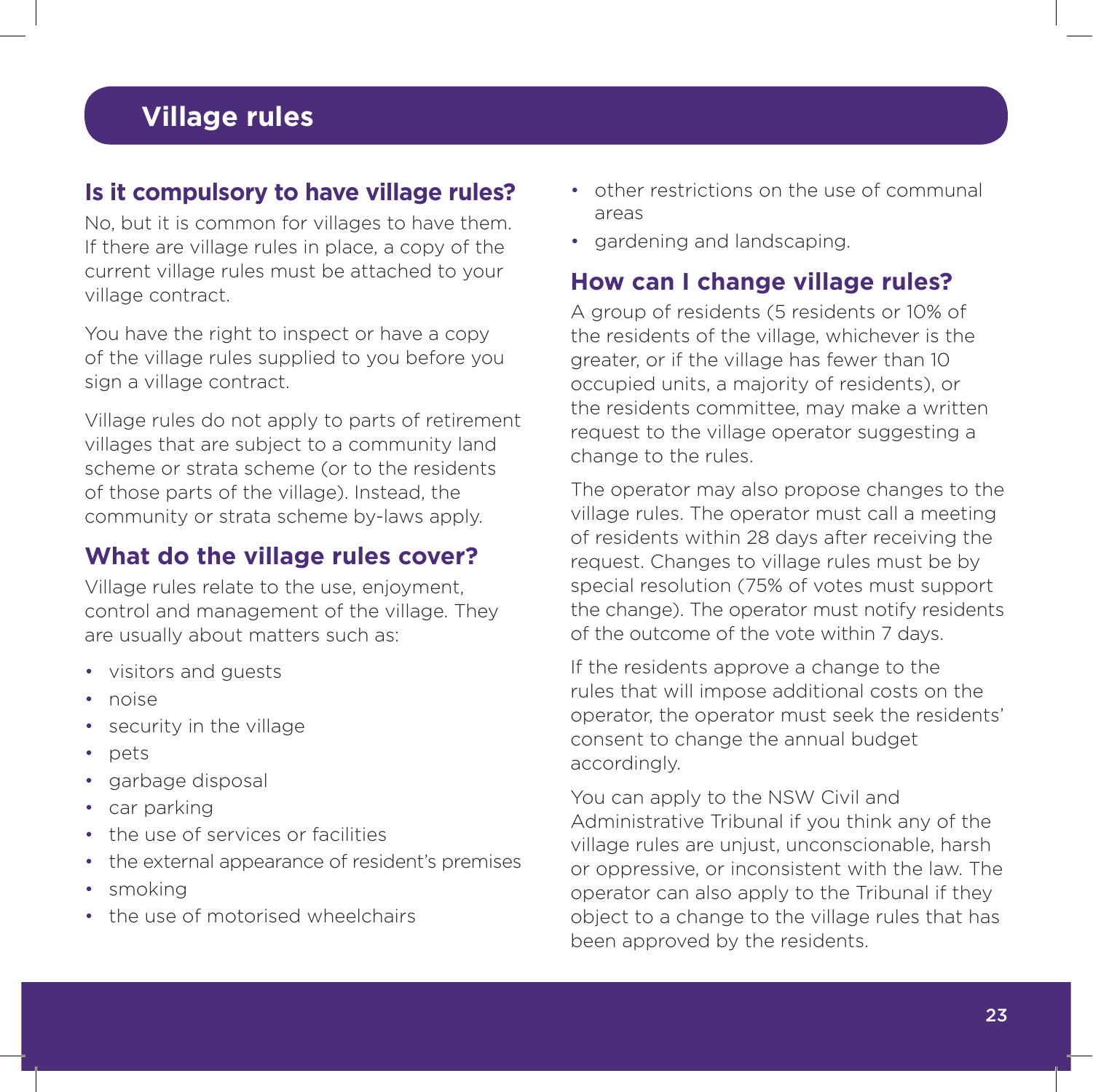# **Resident input**

Residents have the right to attend and vote at meetings of residents.

You can also stand for election to the residents committee if your village has one. In a strata or community land village, you can also attend meetings of the owners corporation or community association and stand for election to the strata committee.

#### **On what issues do residents have a say?**

The operator is required to obtain the consent of residents before certain actions may be taken. Consent can only be obtained at a meeting of residents.

The residents committee cannot give consent on behalf of residents. There are two types of consent:

- general consent this requires more than 50% of those residents who vote to give consent
- consent by special resolution a ballot must be conducted and a special resolution is carried only if it is passed by at least 75% of the residents who participate in the ballot.

Some of the matters that require general consent are:

• the establishment of a residents committee

- allowing persons other than those permitted under the retirement village laws to attend or remain at residents' meetings (eg. certain relatives or friends of a resident)
- variations in recurrent charges where the charges are varied other than by way of a fixed formula and the variation exceeds variation in the Consumer Price Index
- approving the proposed annual budget or amending an approved annual budget (if consent is required)
- consenting to not being supplied with a proposed annual budget, or having accounts audited or receiving quarterly accounts (in small villages)
- the appointment of a new auditor (if the audit fees are to be paid by the residents)
- expenditure or distribution of a surplus in the annual accounts at the end of the village's financial year.

Matters that require consent by special resolution are:

- a proposed amendment to the village rules
- requesting the operator to provide or arrange for a village emergency system
- varying the services or facilities
- in some circumstances, use by the operator of money from the capital works fund.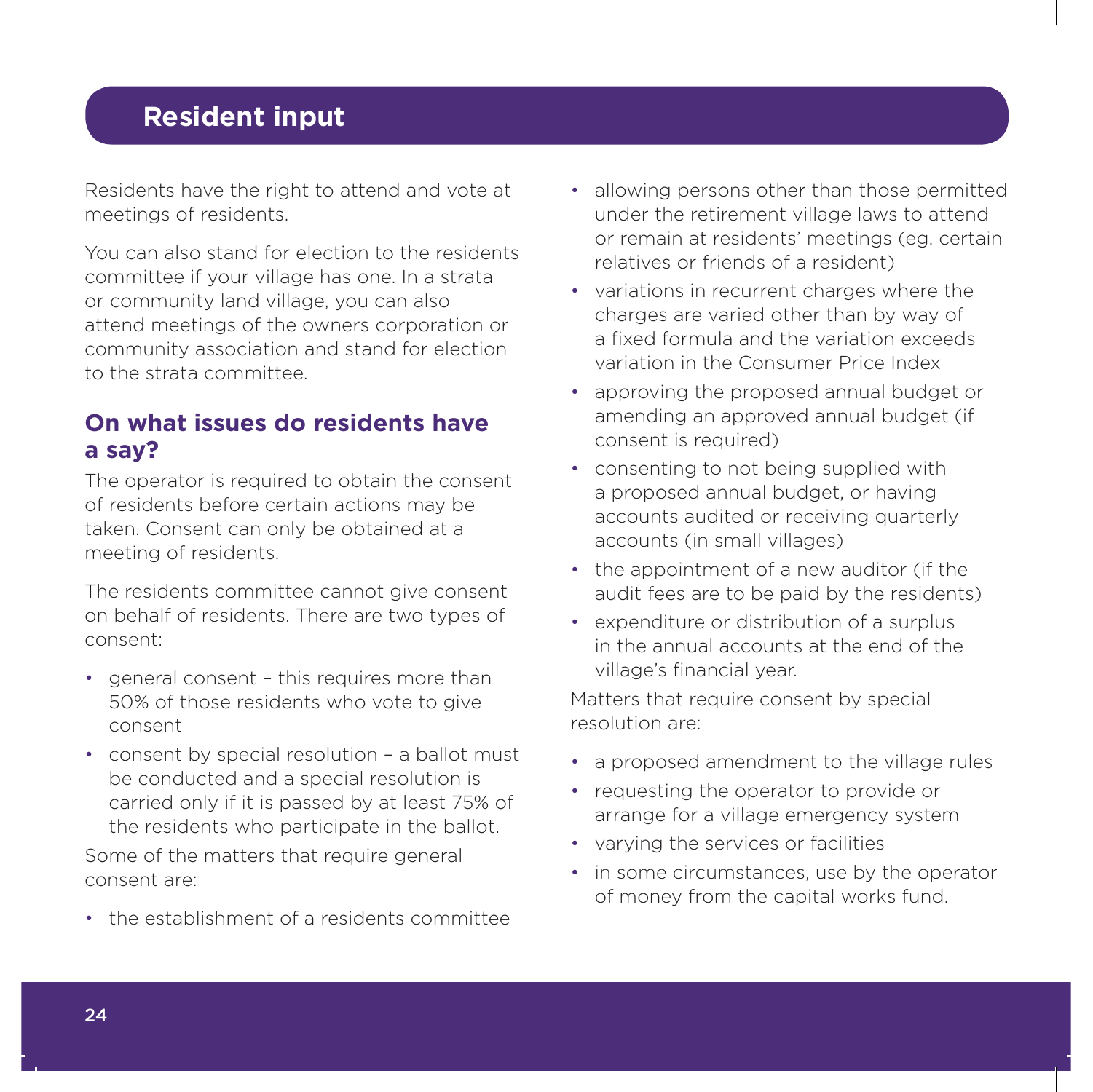#### **Ballots for special resolutions**

A written ballot must be conducted for any proposal that requires a special resolution. Residents must be given at least 21 days' written notice of the meeting. The notice must:

- set out the resolution
- specify that the matter requires a special resolution
- specify that the residents may submit their vote in writing before the meeting (and explain how to do so), and
- be accompanied by a ballot paper initialled by the returning officer.

The returning officer is a resident (who is not a member of the residents committee or standing for election to the residents committee) chosen by a show of hands at a meeting of the residents.

#### **Annual management meetings**

Village operators must hold an annual management meeting of the residents within 4 months of the end of each financial year for the village.

Residents must be notified of the meeting at least 14 days in advance and be given a copy of the meeting agenda. You can lodge written questions with the operator at least 7 days before the meeting or ask questions relating to the village at the meeting.

#### **Village budgets**

A village budget is compulsory in most retirement villages where the residents pay recurrent charges. This ensures residents know the details of how their recurrent charges will be spent. In some circumstances, the operator is required to seek the residents' consent to the proposed budget. There are limited cases where a budget is not required.

#### **When is a budget not required?**

In some smaller villages, the residents can choose not to receive a copy of the village budget. This is only an option if the total amount of the recurrent charges to be paid during the financial year is \$50,000 or less.

A majority of residents must consent to not receiving annual budgets at a general meeting. The residents may also meet and vote to cancel their consent if they wish. If the amount of recurrent charges collected for a financial year exceeds \$50,000, the consent ceases to have effect.

#### **Notice of proposed budget**

In villages where a budget is required, the village operator must:

- prepare a proposed budget each year itemising how the recurrent charges will be spent during the next financial year, and
- give each resident a written notice with a copy of the proposed budget at least 60 days before the start of the financial year.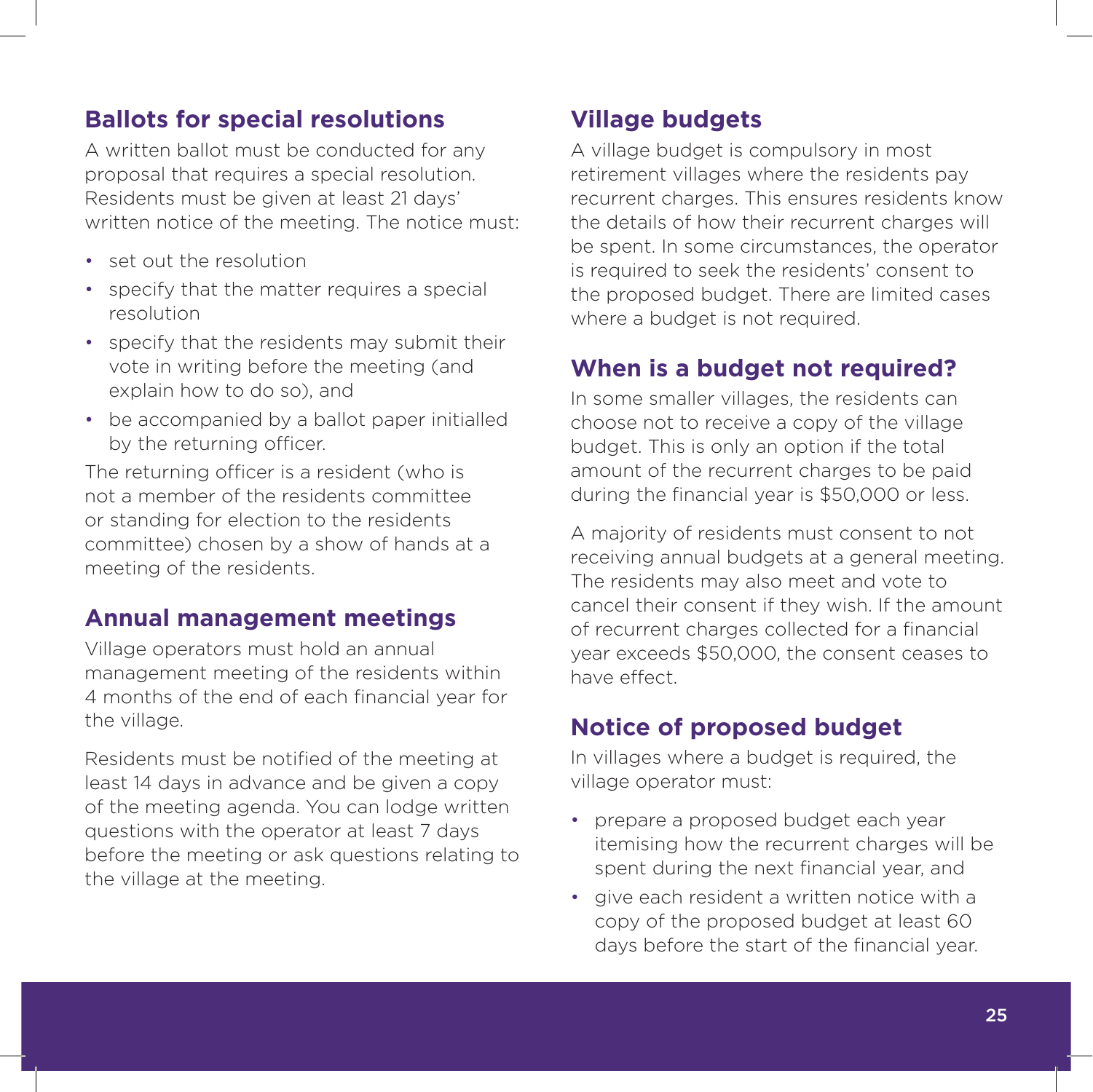The budget notice must state:

- brief reasons for any changes in expenditure from the previous year
- that the residents' consent for the budget is required (see further below for when consent is required)
- that a special resolution of the residents is required for any variation in the village services or facilities that causes a change in expenditure, and
- that the operator may apply to the NSW Civil and Administrative Tribunal if the residents do not consent to the budget.

#### **What must be in a proposed budget?**

A proposed annual budget must include:

- the recurrent charges residents will pay during the year (including any expected increases by fixed formula if applicable)
- the method by which the recurrent charges have been calculated
- the total expected income from recurrent charges for the year
- the total proposed expenditure of the village for the year
- the effect of any expected surplus or deficit from the current year
- all proposed categories of expenditure
- the proposed expenditure in each category
- the proposed and actual expenditure in each category in the approved budget for the current year
- the method or calculation for sharing any item of expenditure between the village and the operator's other villages or businesses (if applicable)
- the method or calculation for sharing recurrent charges between residents, only if some residents are paying significantly higher recurrent charges than others (for example, because they are receiving optional services)
- the expected surplus or deficit for the year.

If the proposed budget includes some of the operator's head office costs or management or administration fees, these must be itemised to show the goods and services to which they relate and the approximate cost of those goods and services.

However, the operator may provide a breakdown of the goods and services instead of an itemised list, but only if they give an undertaking to provide an itemised list within 10 business days of it being requested by any resident. Operators must also provide details about how head office costs or fees have been apportioned between villages (where the operator owns two or more villages).

The budget may provide for contingencies up to a maximum of \$1.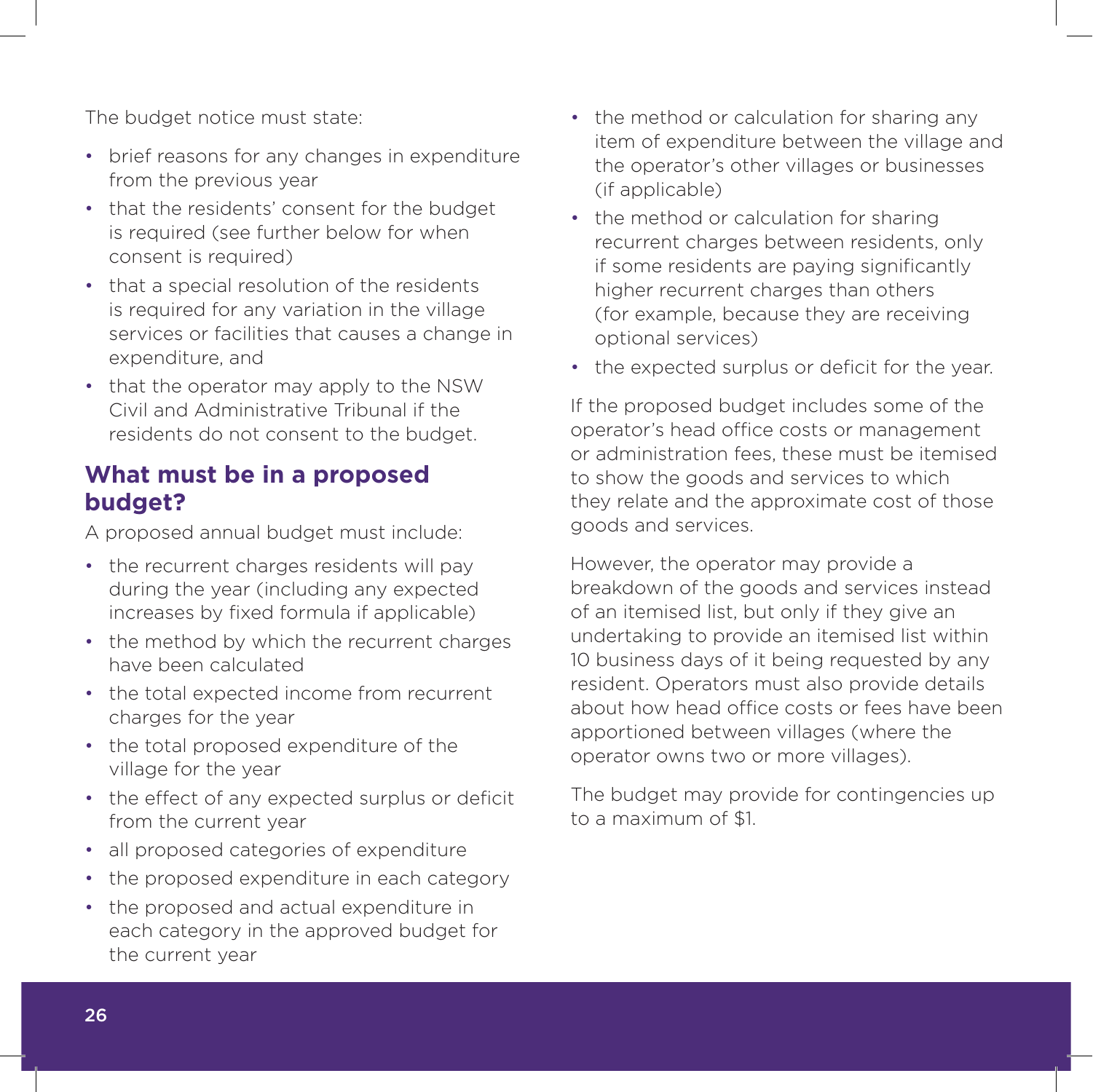#### **What must not be in the budget?**

There are some expenses which cannot be paid for from the money raised from recurrent charges. These items cannot be included in the budget:

- fees for the operator's membership of industrial or professional associations
- overseas travel by the operator or their agent or employees
- the cost of marketing vacant units
- some payroll tax amounts
- head office costs that do not relate to services provided to the residents of the village
- any other items for which the operator is financially liable under the legislation.

Payroll tax can only be included in the budget if:

- the wages to operate the village for the year are more than the tax threshold set under the *Payroll Tax Act 2007*, or
- before 1 March 2010, the residents had consented to pay payroll tax from the recurrent charges and they have not revoked the consent.

#### **Can residents ask for more information?**

The residents committee may ask the operator to provide any reasonable additional information needed to help the residents

decide whether to consent to the proposed budget. If there is no residents committee, any resident can make the request. For example, the residents may wish to see quotations for any proposed work to be carried out or any service or facility to be provided.

#### **Do residents need to consent to the proposed budget?**

In general, a meeting must be held for the residents to consider the proposed budget and vote on whether to consent to it. This is by a majority vote, that is, more than 50% of the votes cast (in person or by proxy) need to agree to the budget for it to be accepted.

In some circumstances, the residents' consent to the budget is not required. Consent is not needed if:

- the recurrent charges have not been changed, or
- the recurrent charges are being changed by a fixed formula, or
- the recurrent charges are being changed other than by a fixed formula and the change is within the Consumer Price Index variation.

Where the residents' consent is not required, they must still be given written notice and a copy of the budget.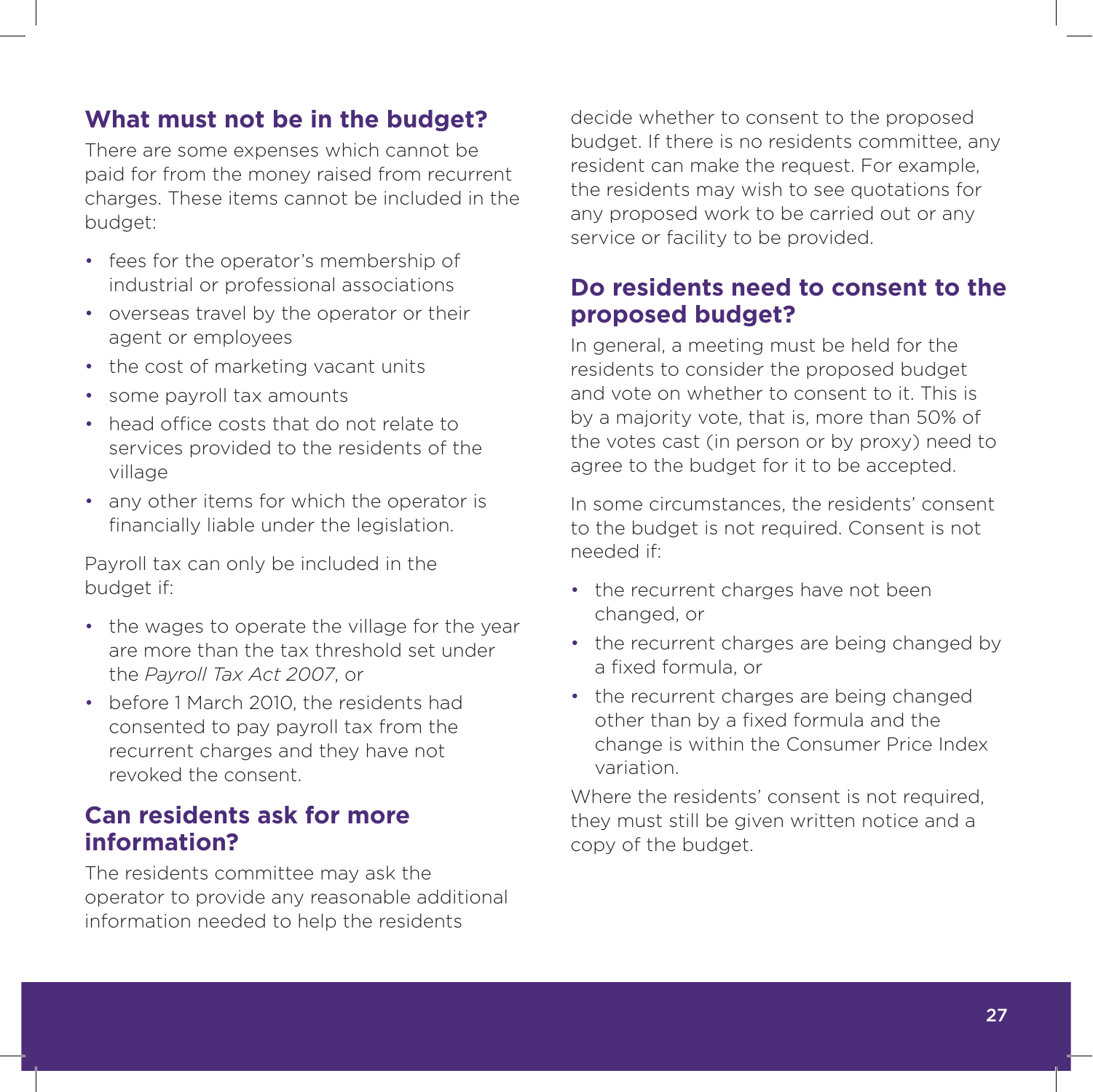#### **How do I end my village contract?**

This varies depending on the terms of your contract, the reason you are leaving the village and whether you own the premises. If you own premises in a strata or community scheme, or you own shares in a company title scheme, your right to occupy the premises (ie. your 'residence right') under the contract terminates when you sell the premises. If you had an assignable lease, your residence right terminates on assignment of the lease. If you are in another type of arrangement, you will generally need to give the operator at least 1 months' written notice before vacating, except in certain special circumstances.

#### **What fees and charges do I need to pay after vacating?**

When you leave a retirement village, you may be required to pay certain costs and charges, including:

- a departure fee
- charges and costs relating to repairs and sometimes refurbishment
- costs relating to the sale of your unit. Your ongoing liability for recurrent charges varies depending on the type of contract you signed and the terms of your contract. Recurrent charges for any optional services you were receiving, such as meals or laundry, end on the date you move out.

#### **Departure fees**

A departure fee generally must be paid when you permanently leave a retirement village (including upon your death). Departure fees are also known as exit fees or deferred management fees.

Departure fees can be a significant amount, so it is important to check your village contract to understand how your departure fee is calculated.

Departure fees can be calculated in a number of ways but must always be calculated on a daily basis from the date your contract began to the date you permanently vacated the premises. If you move to a different unit in the same village, for the purposes of calculating your departure fee, the total time you lived in the village must be used and you cannot be required to pay more than one departure fee.

The rate of accrual can vary greatly between villages so you should compare villages and their departure fee structure before deciding whether a particular village is right for you. It is not uncommon for the rate of accrual used to calculate your departure fee to change based on the number of years you live in the village. Generally, the rate is higher in the first couple of years only, before returning to a lower rate in later years.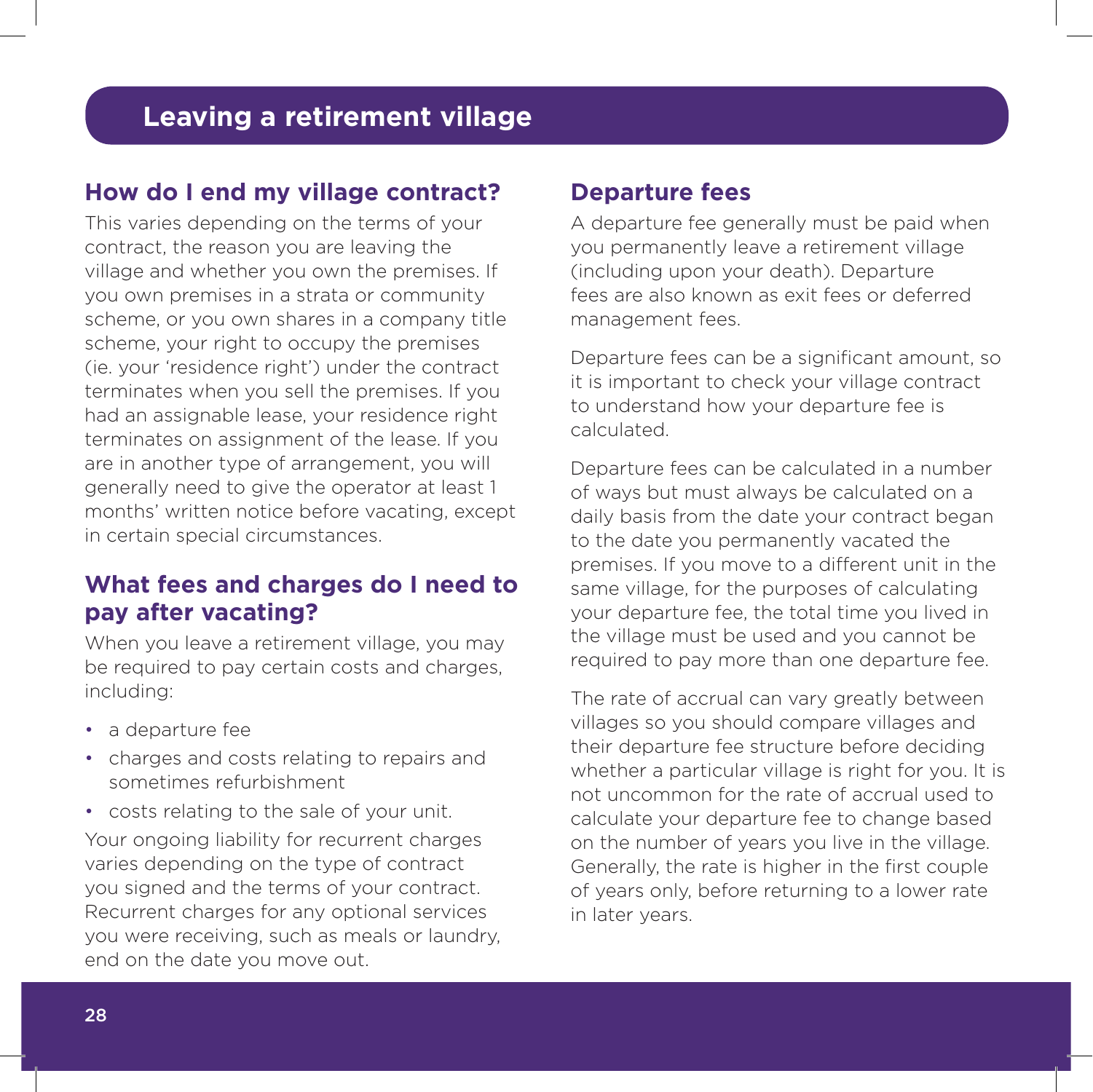From time to time disputes or disagreements may arise. It is always desirable that disputes be resolved as quickly and amicably as possible.

#### **Step 1 – Talk to the village operator or resident**

Often the quickest and easiest way to solve a problem between you and the village operator, or with another resident, is to discuss it in person and try to come to a solution you both agree with. Before you do this, it is best that you know your rights. In particular, you should carefully read the terms of your contract, and obtain information on the relevant sections of the retirement village laws from Fair Trading or one of the other organisations listed in the Useful contacts section on page 34.

#### **Step 2 – Get help from a third party**

Using an independent person to assist in resolving a dispute is sometimes helpful. Some retirement villages have an internal method for resolving disputes. Your local Community Justice Centre may also be able to assist in resolving your dispute.

#### **Step 3 – Contact Fair Trading**

If a problem remains unresolved, contact Fair Trading on 13 32 20 or visit our website at www.fairtrading.nsw.gov.au

In some cases Fair Trading may be able to intervene or act on your behalf. If so, you will be notified of the outcome. You may need to lodge an application with the NSW Civil and Administrative Tribunal if the problem cannot be resolved informally.

#### **Step 4 – Apply to the NSW Civil and Administrative Tribunal**

In certain cases you may need to apply to the NSW Civil and Administrative Tribunal for orders. The Tribunal is an independent decision-making body, which hears and decides on applications for orders from both residents and village operators.

The Tribunal has a Retirement Villages division that specialises in retirement village matters. Decisions of the Tribunal are made according to the law. Application forms are available from any Service NSW Centre or any Tribunal Registry office (see page 34 for details). You can lodge an application online, by post or in person at any of the Tribunal Registry offices or Service NSW Centres.

An application fee applies. Pensioners, people receiving certain Government benefits, and NSW Seniors Card holders pay a reduced fee.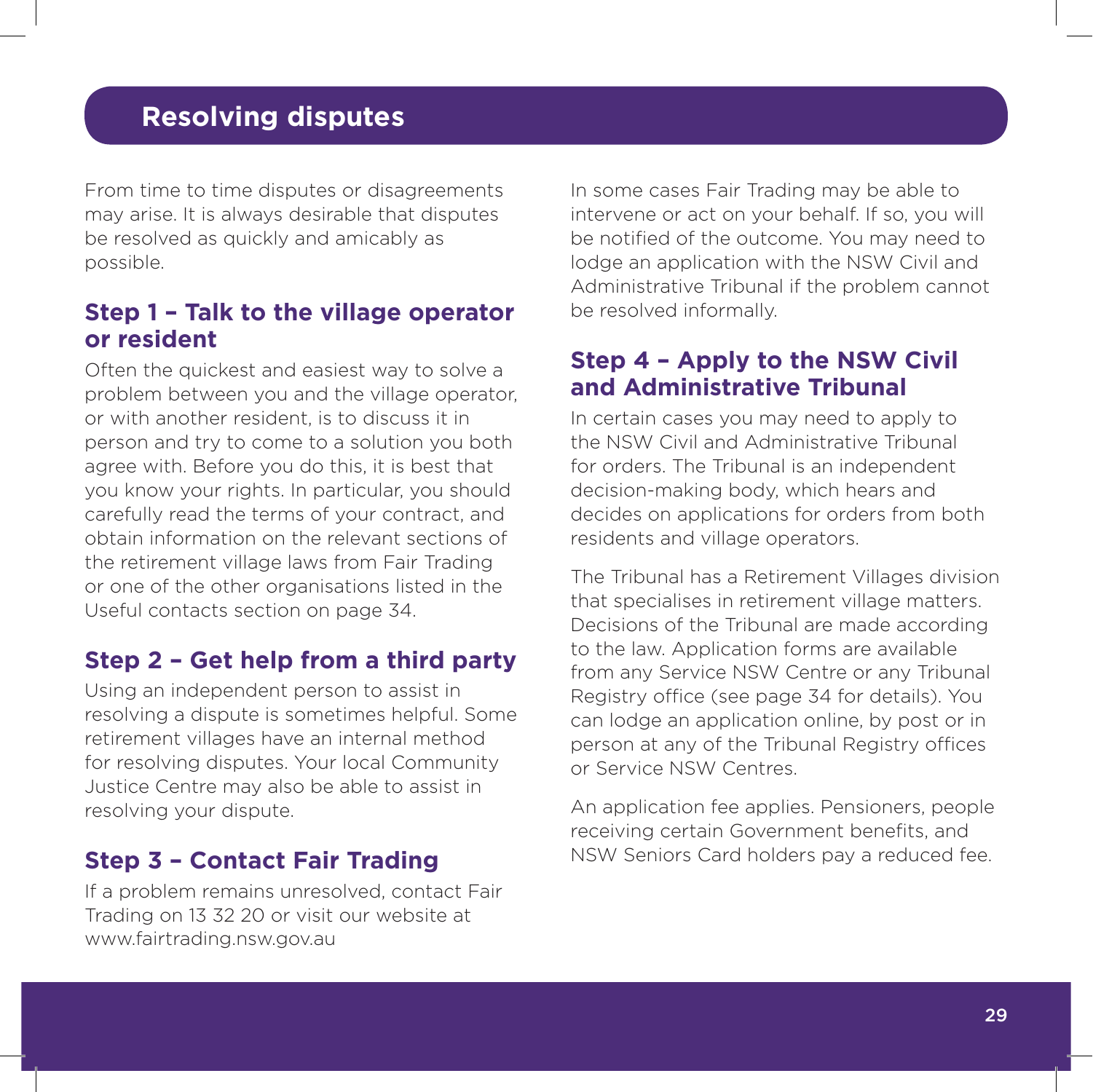#### **Where are hearings held?**

Although the Tribunal is based in Sydney, hearings are held across NSW. Subject to the Tribunal's requirements, a venue will be arranged as close as practicable to the village involved in the application.

#### **How are hearings conducted?**

The person who hears your case is called a Tribunal Member. The Tribunal may encourage you and the operator to settle your differences so that, if possible, you work out your own solution. A Tribunal conciliator may assist you in this process. If conciliation fails, the Tribunal will adjudicate on the dispute.

The Member will allow both parties, in turn, to tell their side of the story and present any supporting evidence. The member may also ask questions of the parties. Legal representation before the Tribunal is generally not an automatic right and will usually only be permitted in exceptional circumstances or if the amount claimed or disputed exceeds a prescribed threshold. After all the information has been presented, the Member will generally make a determination at the end of the hearing.

In some cases, the hearing may be adjourned, for example to allow more time for evidence to be presented. A decision may also be reserved, for example, the Member may need more time to study all the evidence and information presented during the hearing.

#### **What can the Tribunal order?**

The types of orders that the Tribunal can make include certain orders about:

- village contracts
- village rules
- capital maintenance and replacement
- recurrent charges
- annual budgets and accounts
- payment of money and compensation
- termination and vacant possession
- security and safety
- sale or letting of premises.

For more information on the Tribunal or retirement village orders, visit www.ncat.nsw.gov.au

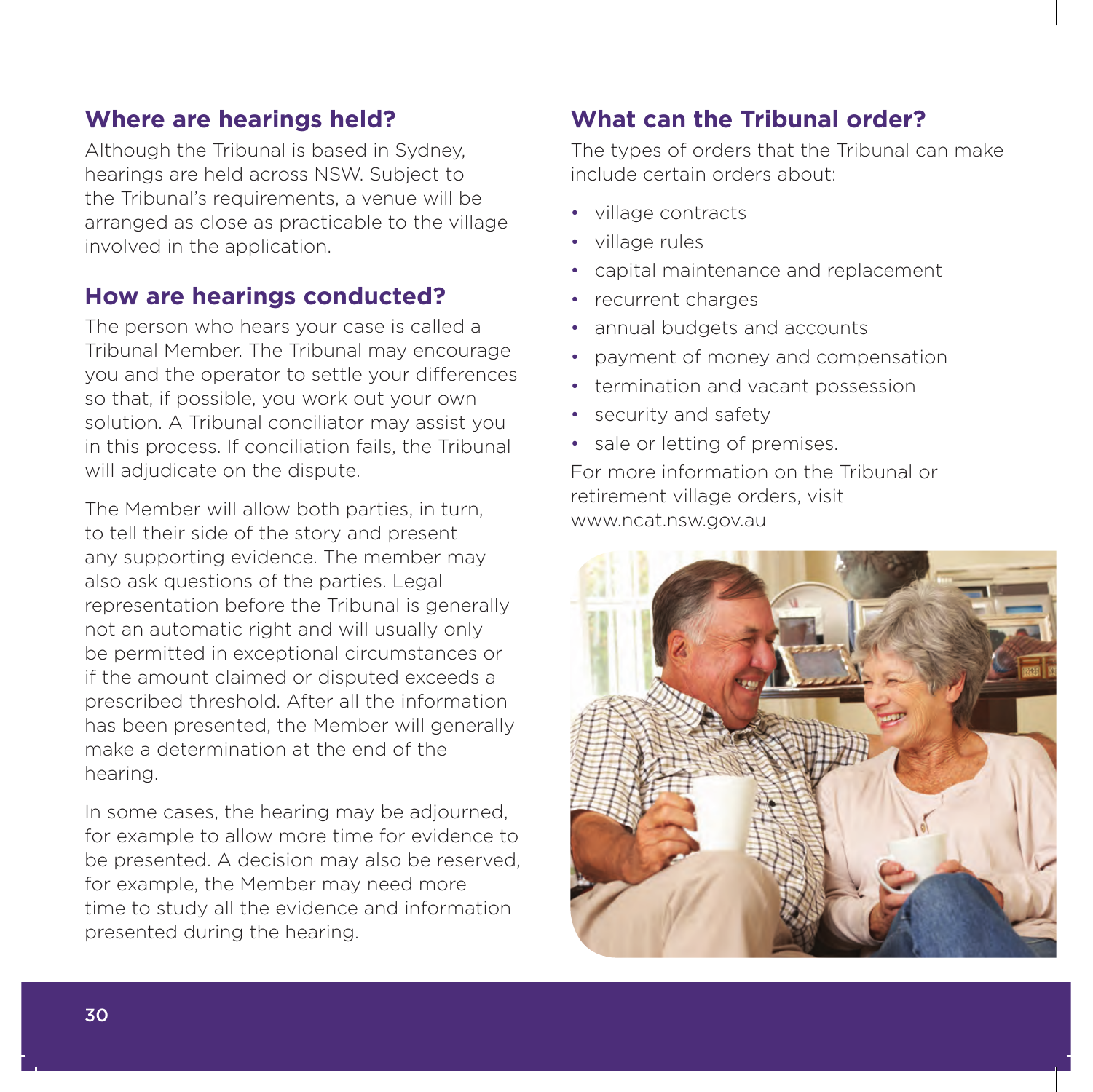# **Prospective resident's checklist**

Before you can make the right decision and choose the retirement village that best meets your needs, there are a few things you need to consider. Here are a few questions to ask yourself:

| Have I fully discussed my decision to move to a retirement village with my family,<br>friends or advisers?                                                              |
|-------------------------------------------------------------------------------------------------------------------------------------------------------------------------|
| Have I thought about whether community living in a village is right for me?                                                                                             |
| Have I looked at a sufficient number of villages to be able to compare the services,<br>facilities and financial arrangements?                                          |
| Have I received a general inquiry document and disclosure statement?                                                                                                    |
| How much will it cost me to move and live in a retirement village?                                                                                                      |
| Have I used the Retirement Village Calculator to help me better understand my financial<br>obligations? To use the calculator visit rycalculator.fairtrading.nsw.gov.au |
| Can I afford to live there comfortably, even when the recurrent charges rise?                                                                                           |
| Is it more appropriate that I live in self-contained or serviced premises?                                                                                              |
| What type of arrangement does the village offer? Is it a loan/licence, leasehold, strata,<br>rental or company title?                                                   |
| Do I fully understand the contract and all the costs involved?                                                                                                          |
| What if I decide to leave the village? Will I be able to re-sell the unit? What are the<br>termination fees and charges?                                                |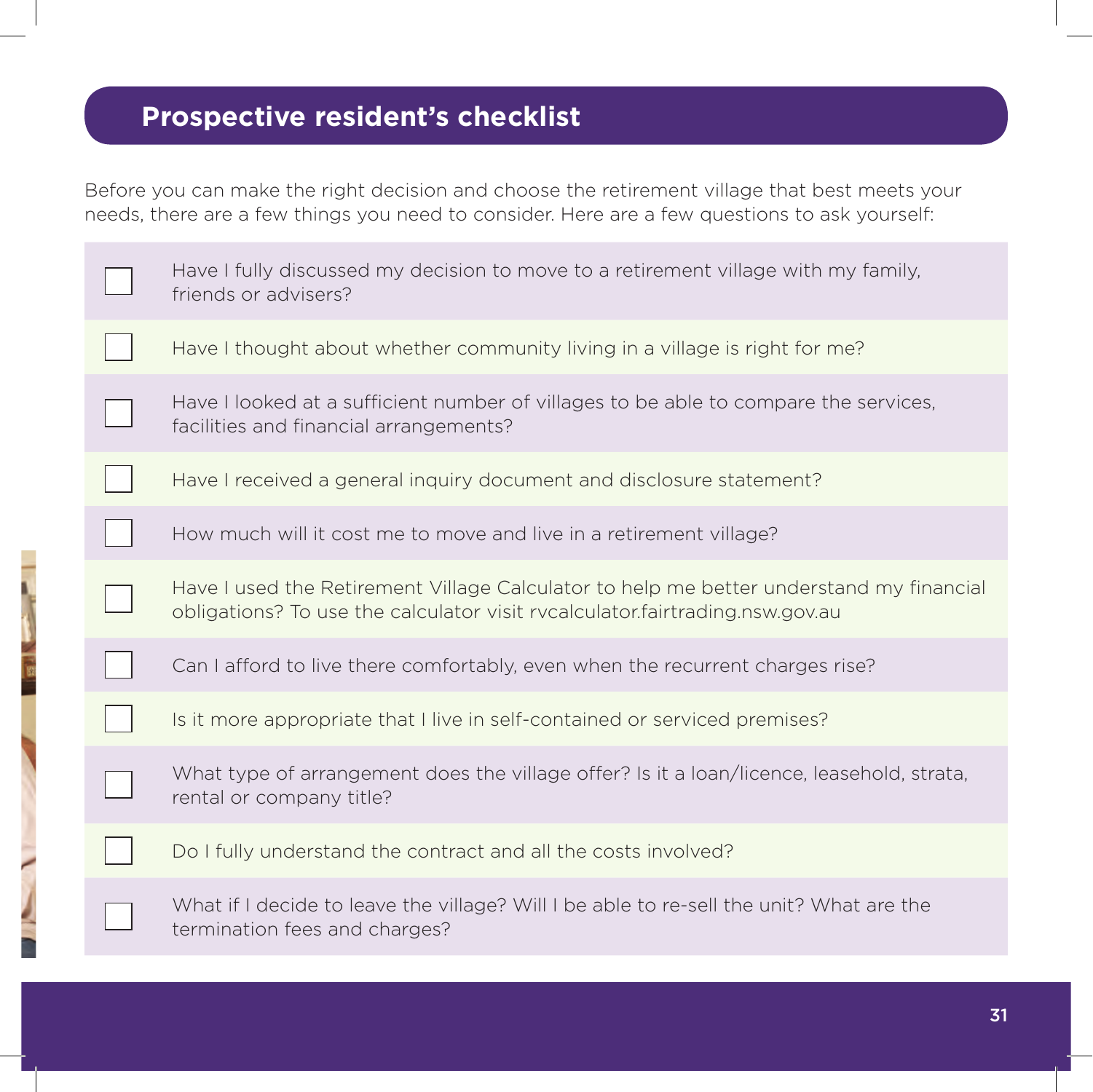| How many vacant units are there in the village?                                                                                    |
|------------------------------------------------------------------------------------------------------------------------------------|
| What is the average time for the re-sale or re-letting of the type of unit I am interested in?                                     |
| Are the services and facilities at the village what I need? Will this still be the case as I<br>get older or if I get sick?        |
| Is there adequate parking for visitors?                                                                                            |
| Will I be eligible for rent assistance from the Commonwealth government?                                                           |
| Are there local facilities such as doctors, shops, hospitals, libraries, churches, clubs and<br>public transport near the village? |
| Are there village rules that may affect my lifestyle? Are pets allowed?                                                            |
| Will I be able to make changes to the inside of the premises, or to have someone visit or<br>live with me?                         |
| Am I able to do my own gardening?                                                                                                  |
| Is the village well maintained?                                                                                                    |
| Is the village reasonably secure? Is there adequate external lighting?                                                             |
| Is there an emergency call system and/or staff on call?                                                                            |
| Are the paths designed for easy access?                                                                                            |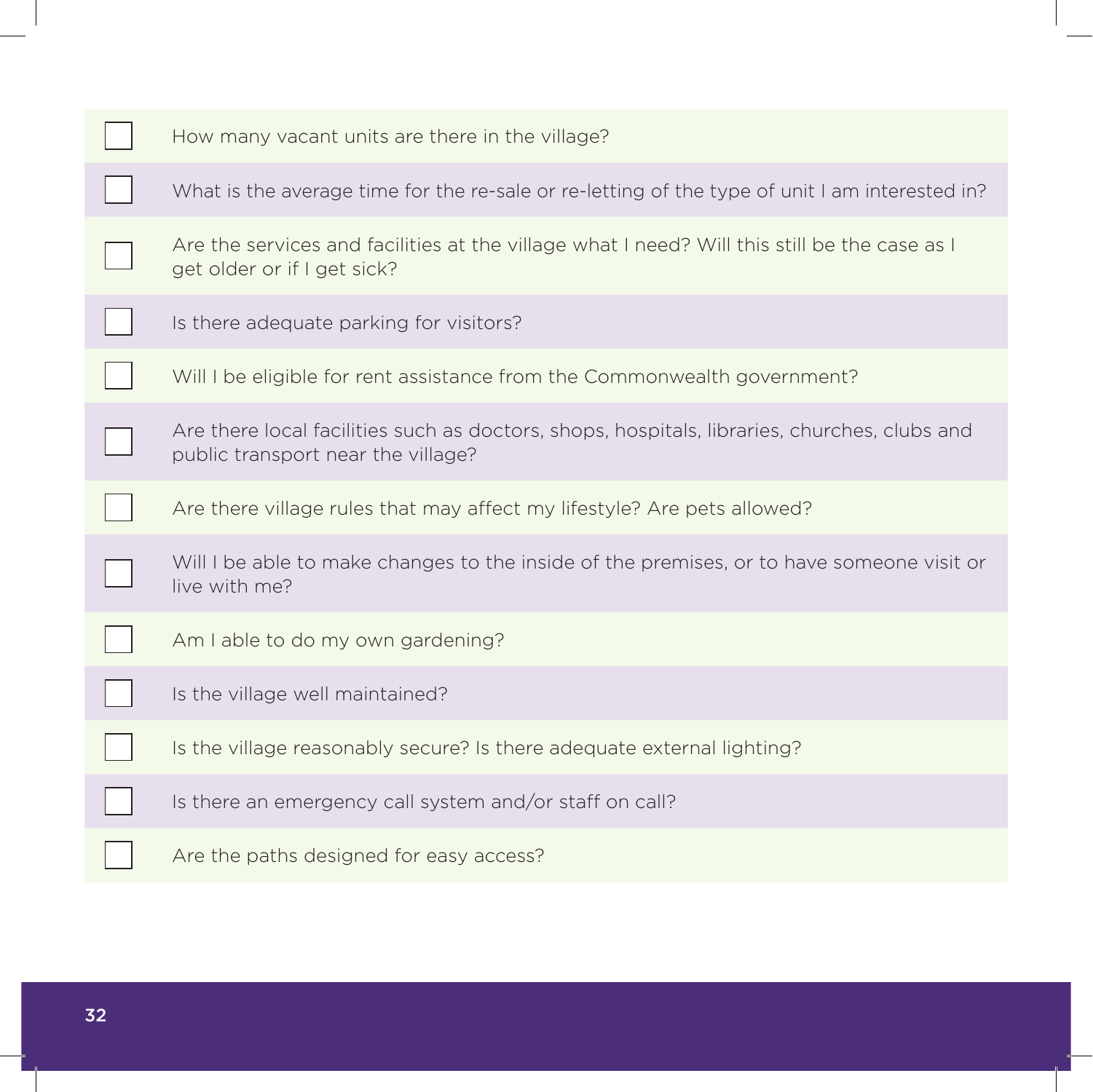| Will my premises still be suitable if my needs and abilities change in the future?<br>For example, are there any stairs I will need to manage? |
|------------------------------------------------------------------------------------------------------------------------------------------------|
| Have internal modifications related to frailty, such as bath rails, been made to the<br>premises?                                              |
| Is there a residents committee to liaise between residents and the operator?                                                                   |
| Have I obtained adequate legal and financial advice?                                                                                           |



### **Remember**

Don't rush the selection process:

- inspect a number of retirement villages in the area you wish to live in
- at each inspection, ask a lot of questions and talk to some of the residents in the village if you can or the residents committee
- use the Retirement Village Calculator to help you work out the estimated costs of retirement village living. To use the calculator, visit rvcalculator.fairtrading.nsw.gov.au
- make sure you fully understand the contract and seek professional legal and financial advice before you sign anything.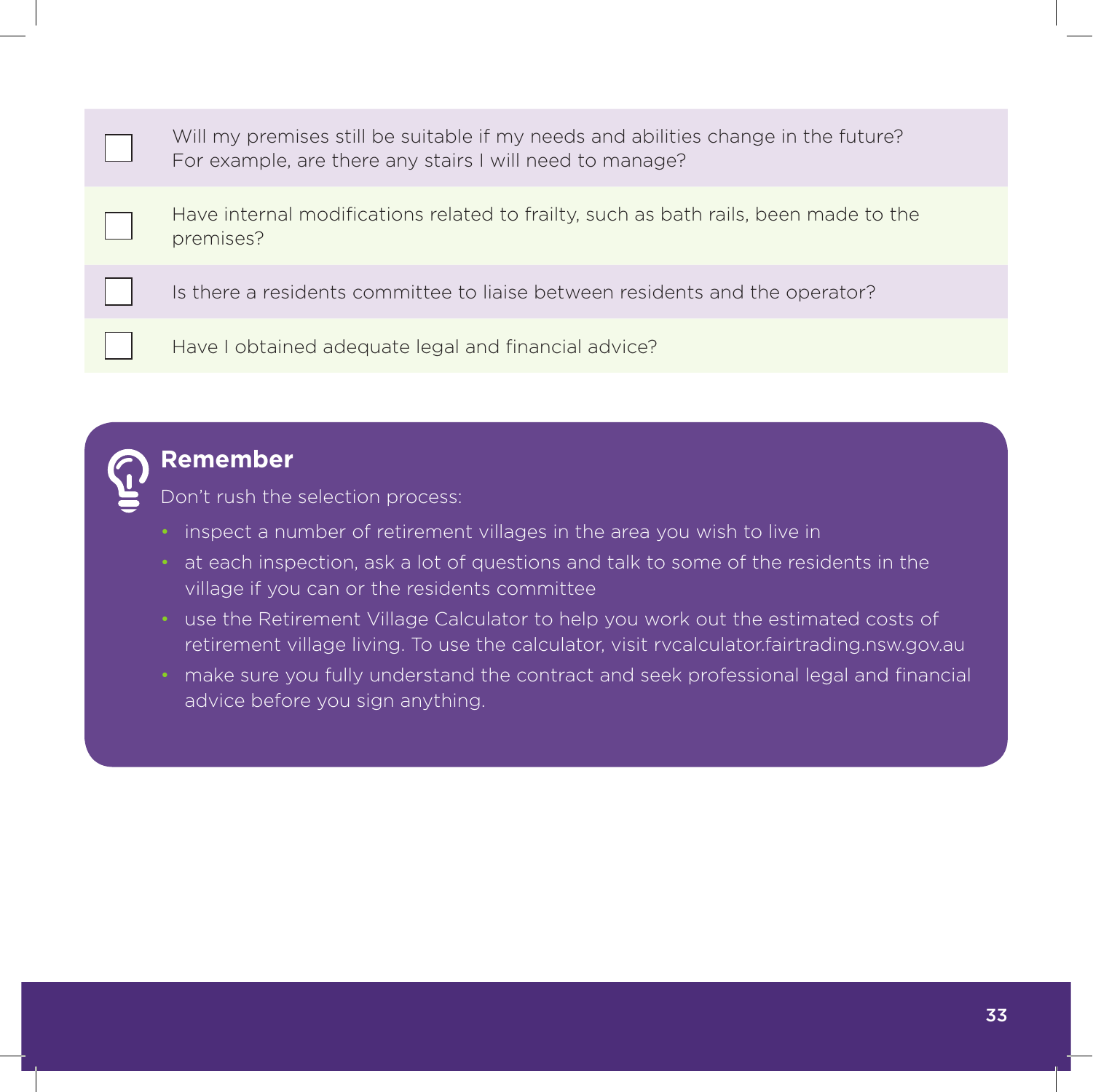# **Useful contacts**

The contact details listed below are current at the time of printing and may change over time.

Fair Trading recommends you search for details through telephone directories or the internet.

#### **NSW Fair Trading**

Tel: 13 32 20

www.fairtrading.nsw.gov.au

www.rvcalculator.fairtrading.nsw.gov.au

TTY for hearing impaired: 1300 723 404

Language assistance: 13 14 50 (ask for an interpreter in your language)

#### **NSW Civil and Administrative Tribunal**

Applications for a hearing may be lodged by post, online at www.ncat.nsw.gov.au or in person at any of the Tribunal Registry offices. After you have lodged an application for a hearing, you may contact the Tribunal's Registry for information relating to that hearing.

GPO Box 4005, Sydney NSW 2001

Tel: 1300 006 228 (toll free)

National Relay Service (TTY): 1300 555 727 ask to call NSW Civil and Administrative Tribunal on 1300 006 228 (for hearing impaired people)

Translating and Interpreting Services (TIS National): 13 14 50 ask to call the NSW Civil and Administrative Tribunal on 1300 006 228

www.ncat.nsw.gov.au

#### **Other agencies**

#### **Aged & Community Services NSW & ACT**

Represents retirement village residential aged care and community care providers within the non-profit sector.

Tel: 02 8754 0400

www.agedservices.asn.au

#### **LawAccess NSW**

Provides free legal information and advice in NSW. Tel: 1300 888 529

TTY: 1300 889 529

www.lawaccess.nsw.gov.au

#### **Law Society of NSW**

Can provide you with a referral to a solicitor specialising in retirement village matters.

170 Phillip St, Sydney NSW 2000

Tel: 9926 0333

Email: lawsociety@lawsociety.com.au

www.lawsociety.com.au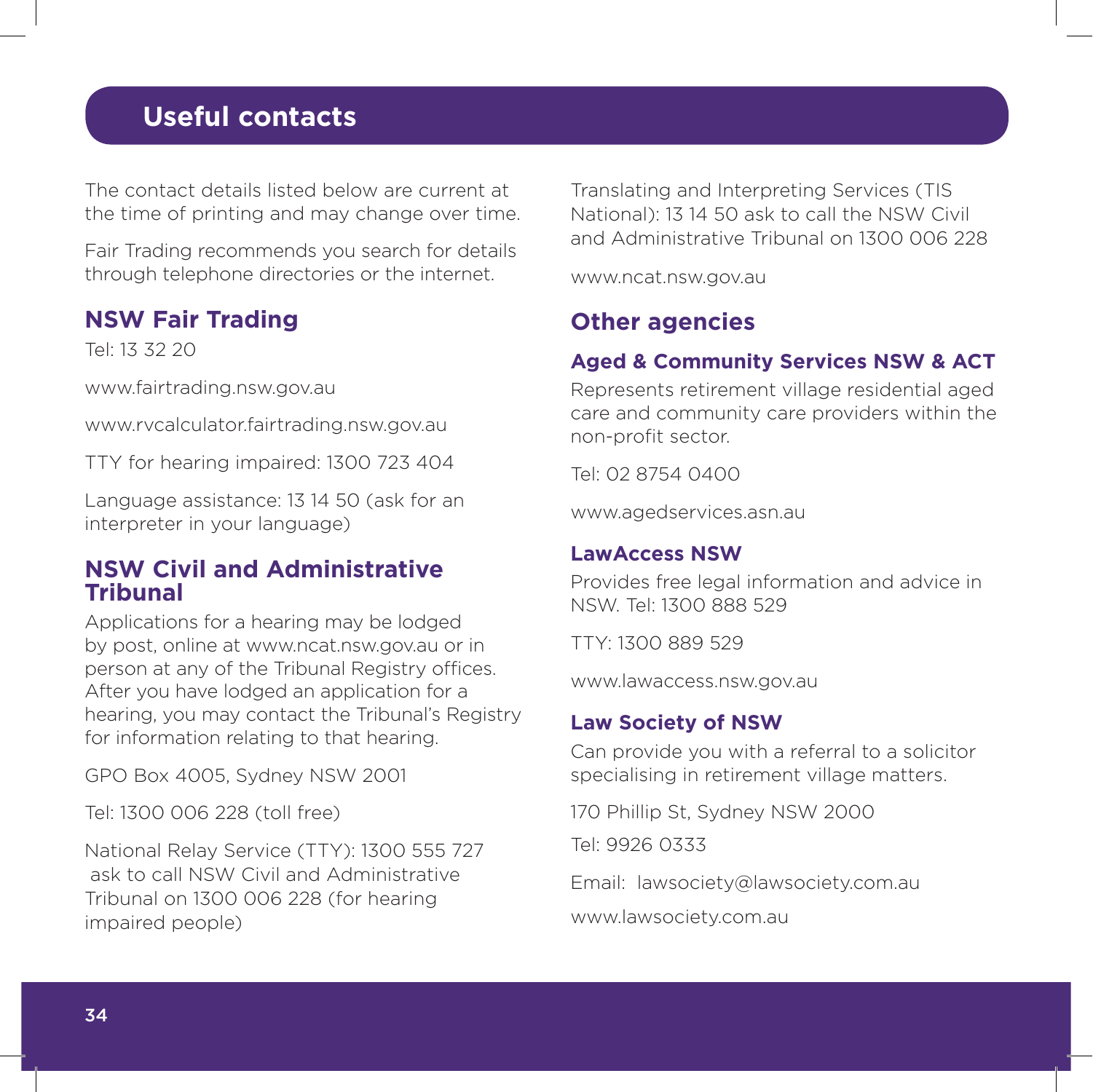#### **Seniors Rights Service**

A community legal centre that provides advocacy, legal advice and education to older people in NSW.

Tel: 9281 3600 or 1800 424 079 (outside Sydney)

www.seniorsrightsservice.org.au

#### **Retirement Living Council, a division of the Property Council**

Replaces the former Retirement Village Association (RVA)

Tel: 9033 1900

Industry: www.retirementliving.org.au/industry

#### **Retirement Village Residents Association (RVRA)**

Non-profit organisation which represents the interests of residents.

Tel: 1300 787 213

www.rvra.org.au

#### **Seniors Information Service**

NSW information and referral service on health, concessions, pensions, entertainment, housing, community care and support, legal and financial matters.

Tel: 13 12 44

Email: seniorsinfo@dadhc.nsw.gov.au

www.seniorsinfo.nsw.gov.au

#### **The Aged-care Rights Service (TARS)**

A community legal centre that provides advocacy for residents of retirement villages. Provides free advice on fees, care and residents' rights in nursing homes, retirement villages, hostels, community aged care packages and serviced apartments in NSW.

Level 4, 418A Elizabeth St, Surry Hills NSW 2010

Tel: 9281 3600 or 1800 424 079 (outside Sydney)

www.tars.com.au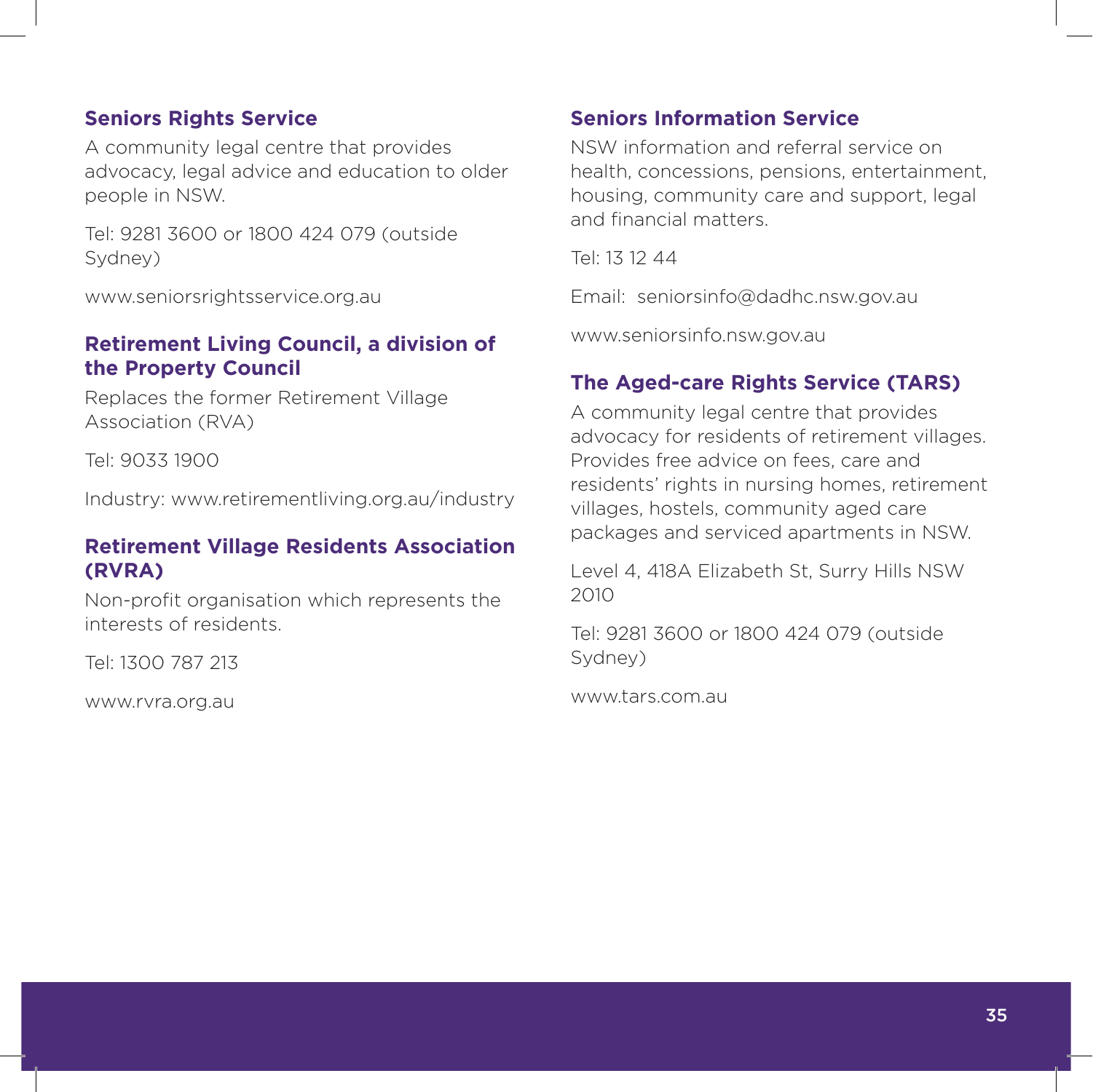# Index

# $\mathbf c$

| D            |  |
|--------------|--|
| F            |  |
| н            |  |
|              |  |
| L            |  |
|              |  |
| $\mathbf{O}$ |  |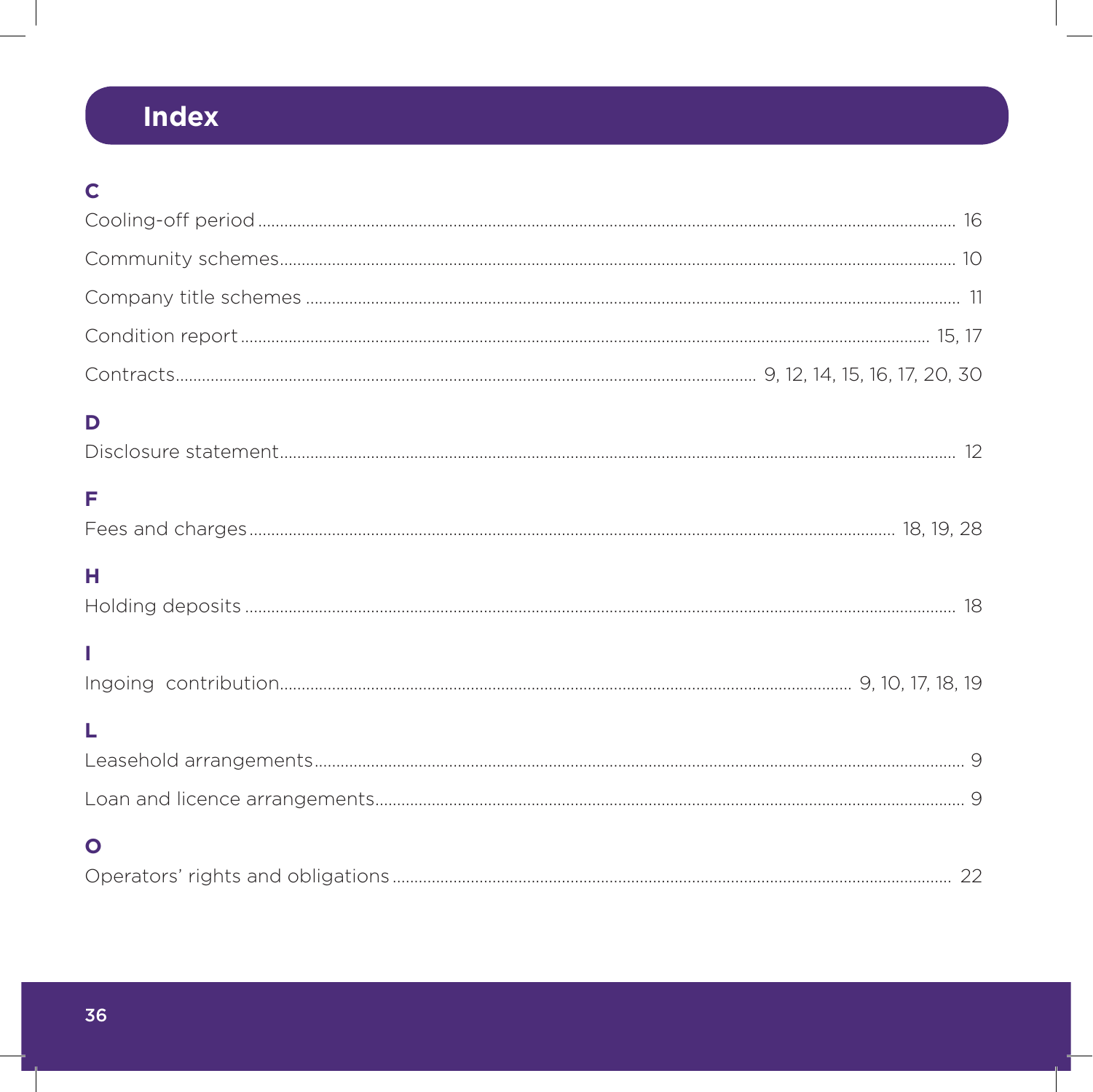#### P

| R           |  |
|-------------|--|
|             |  |
|             |  |
|             |  |
| $\mathbf S$ |  |
| т           |  |
| U           |  |
| $\mathbf v$ |  |
| W           |  |